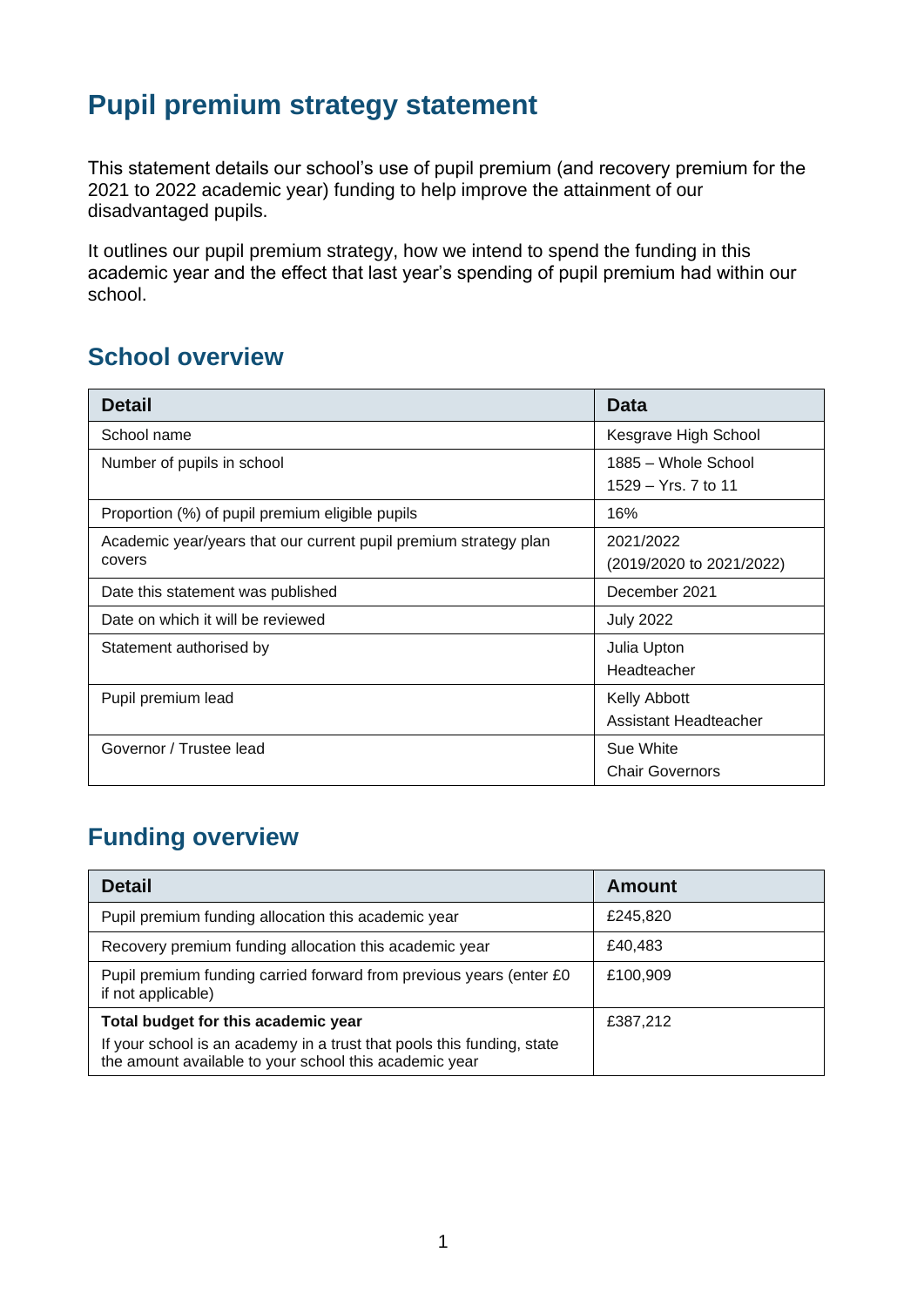# **Part A: Pupil premium strategy plan**

#### **Statement of intent**

Our intention is that all students should have access to a broad and balanced curriculum and should make good progress across their subjects. We acknowledge that some students face considerable challenges for a variety of reasons including socio-economic factors, mental health issues, difficult personal circumstances, learning difficulties etc. The activities in this statement are intended to support all disadvantaged students regardless of whether they qualify for pupil premium funding or not. The following have been identified as our main aims for this year:

- Prioritise 'high quality' teaching.
- Sustain the profile of our PP work amongst all staff classroom and admin.
- Ensure the usage of TA's in the classroom is appropriately targeted, class teachers prioritises disadvantaged students.
- Whole school priority for Reading and Vocabulary improvement.
- Short and long-term intervention strategies for English and Maths based on Star results.
- Mentoring of disadvantaged students.
- Improved use of attainment data (especially at KS3) in order to monitor progress.
- Tracking and monitoring of interventions.
- Focus on attendance monitoring of PP students.
- Extending the use of Edukey to all staff.
- Termly meetings to monitor progress with key members of staff.

#### **Challenges**

This details the key challenges to achievement that we have identified among our disadvantaged pupils.

| <b>Challenge</b><br>number | Detail of challenge                                                                                                                                                                                                                                                                          |
|----------------------------|----------------------------------------------------------------------------------------------------------------------------------------------------------------------------------------------------------------------------------------------------------------------------------------------|
|                            | Resilience, organisation and learning habits                                                                                                                                                                                                                                                 |
| 2                          | Behaviour Issues - On average disadvantaged, students are more likely to have a<br>higher number of negative behaviour points than non-disadvantaged students (nearly<br>double), they are also more likely to have a lower number of achievement points than<br>non-disadvantaged students. |
| 3                          | Low expectations – some students have low expectations of themselves and settle for<br>lower grades.                                                                                                                                                                                         |
| 4                          | Literacy: Reading habits and consequential lower depth of vocabulary                                                                                                                                                                                                                         |
| 5                          | Low prior attainment especially in Literacy and Numeracy                                                                                                                                                                                                                                     |
| 6                          | A lack of regular routines including home reading, homework, spellings and having<br>correct equipment in school (eg PE kit).                                                                                                                                                                |
| 7                          | In some cases, priority placed upon learning and achievement at home.                                                                                                                                                                                                                        |
| 8                          | Mental and emotional well-being of disadvantaged students                                                                                                                                                                                                                                    |
| 9                          | In some cases, low aspirations (for the future) about what can be achieved and how to<br>be successful and limited access to positive role models.                                                                                                                                           |
| 10                         | Attendance/punctuality of disadvantaged pupils                                                                                                                                                                                                                                               |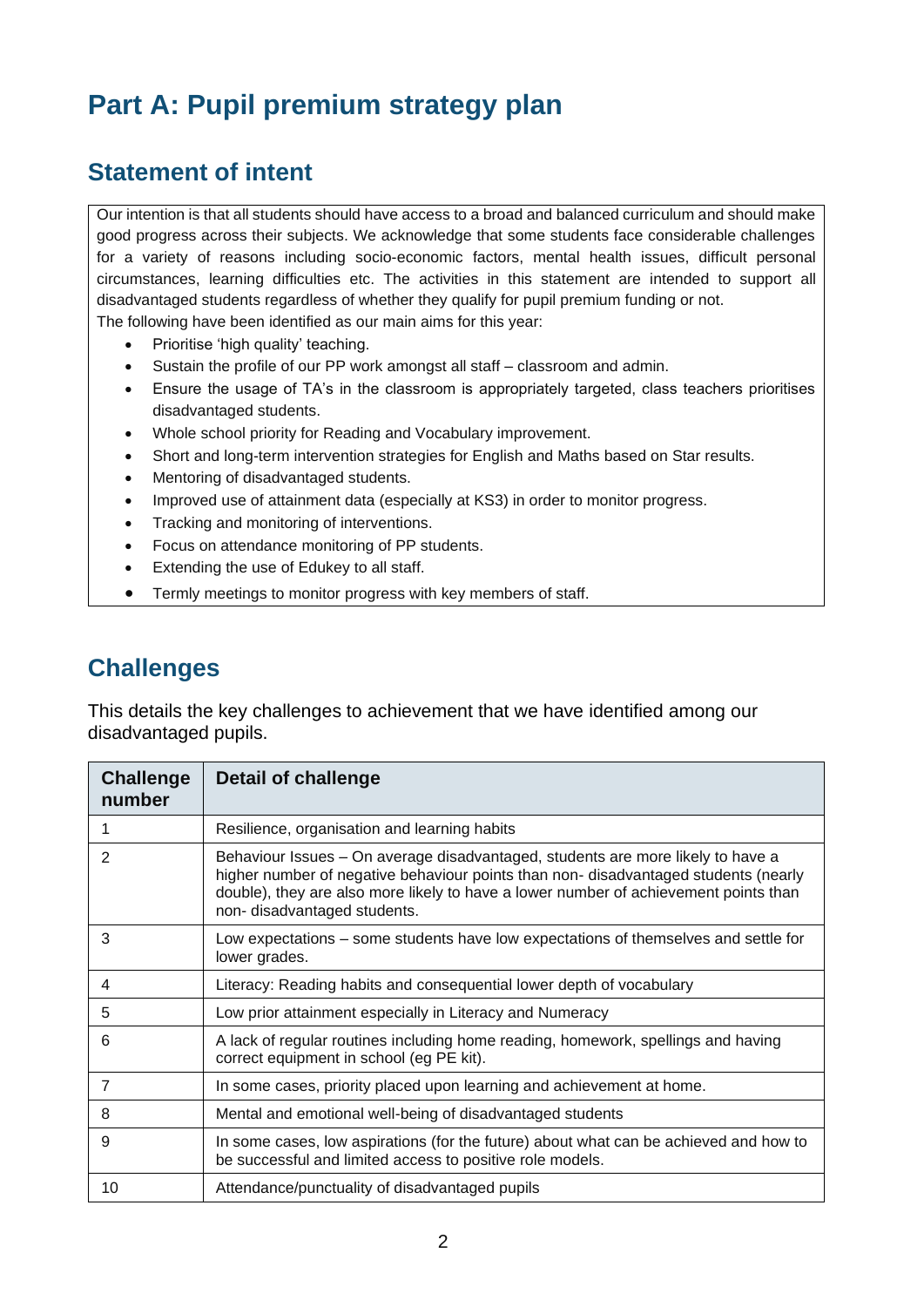## **Intended outcomes**

This explains the outcomes we are aiming for **by the end of our current strategy plan**, and how we will measure whether they have been achieved.

| <b>Intended outcome</b>                                                                                                                      | <b>Success criteria</b>                                                                                                                                                                                                                                                                                                                                                     |
|----------------------------------------------------------------------------------------------------------------------------------------------|-----------------------------------------------------------------------------------------------------------------------------------------------------------------------------------------------------------------------------------------------------------------------------------------------------------------------------------------------------------------------------|
| Improvement in resilience, organisation and<br>understanding of how the individual students learn<br>(metacognition).                        | Learning walks, pupil perception interviews and<br>surveys will show that students will have a better<br>understanding of metacognition and how they<br>can use this to improve their leaning in lessons.                                                                                                                                                                   |
| Improvement in behaviour of disadvantaged<br>students                                                                                        | Disadvantaged students with the highest profile<br>in terms of behaviour will report improvements in<br>the number of positive achievement points<br>attained and a reduction in the number of<br>negative behaviour points attained.                                                                                                                                       |
| Higher expectations of disadvantaged students                                                                                                | Lessons will be appropriately challenging for all<br>students, there will also be greater awareness of<br>prior attainment and targets. Teaching will show<br>an understanding of the use of strategies in the<br>classroom to close the attainment gap -<br>consistent expectations, established routines,<br>supportive environment and learning beyond the<br>classroom. |
| Students will spend more time reading and there<br>will be an increase in vocabulary and background<br>knowledge for Disadvantaged students. | Positive feedback from students regarding KS3<br>tutor reading programme.                                                                                                                                                                                                                                                                                                   |
|                                                                                                                                              | Trial ways to assess the impact of word of the<br>week and literacy buzz.                                                                                                                                                                                                                                                                                                   |
| Increased progress of students with low prior<br>attainment                                                                                  | Tracking of KS3 students shows disadvantaged<br>students with low prior attainment making higher<br>than expected progress, therefore improvements<br>in NRSS scores for Reading and Maths.                                                                                                                                                                                 |
| Improved attitude to homework & students will<br>bring correct equipment to lessons.                                                         | There will be an improvement in the ATH levels<br>and a reduction in behaviour points for<br>equipment for disadvantaged students.                                                                                                                                                                                                                                          |
| Improved status of learning and achievement for<br>disadvantaged students                                                                    | A greater proportion of disadvantaged students<br>will be at the top end of the CTL scale and be<br>invited to celebration events.                                                                                                                                                                                                                                          |
| Disadvantaged students will have access to<br>resources to help deal with stress and anxiety.                                                | Students will know where to go and how to<br>access help and support.                                                                                                                                                                                                                                                                                                       |
| Improvement in the aspirations of disadvantaged<br>students.                                                                                 | Greater number of disadvantaged students will<br>apply for sixth form to do A levels.                                                                                                                                                                                                                                                                                       |
| Improved attendance rates for disadvantaged<br>students                                                                                      | Gap between disadvantaged and non-<br>disadvantaged will reduce in terms of<br>attendance.                                                                                                                                                                                                                                                                                  |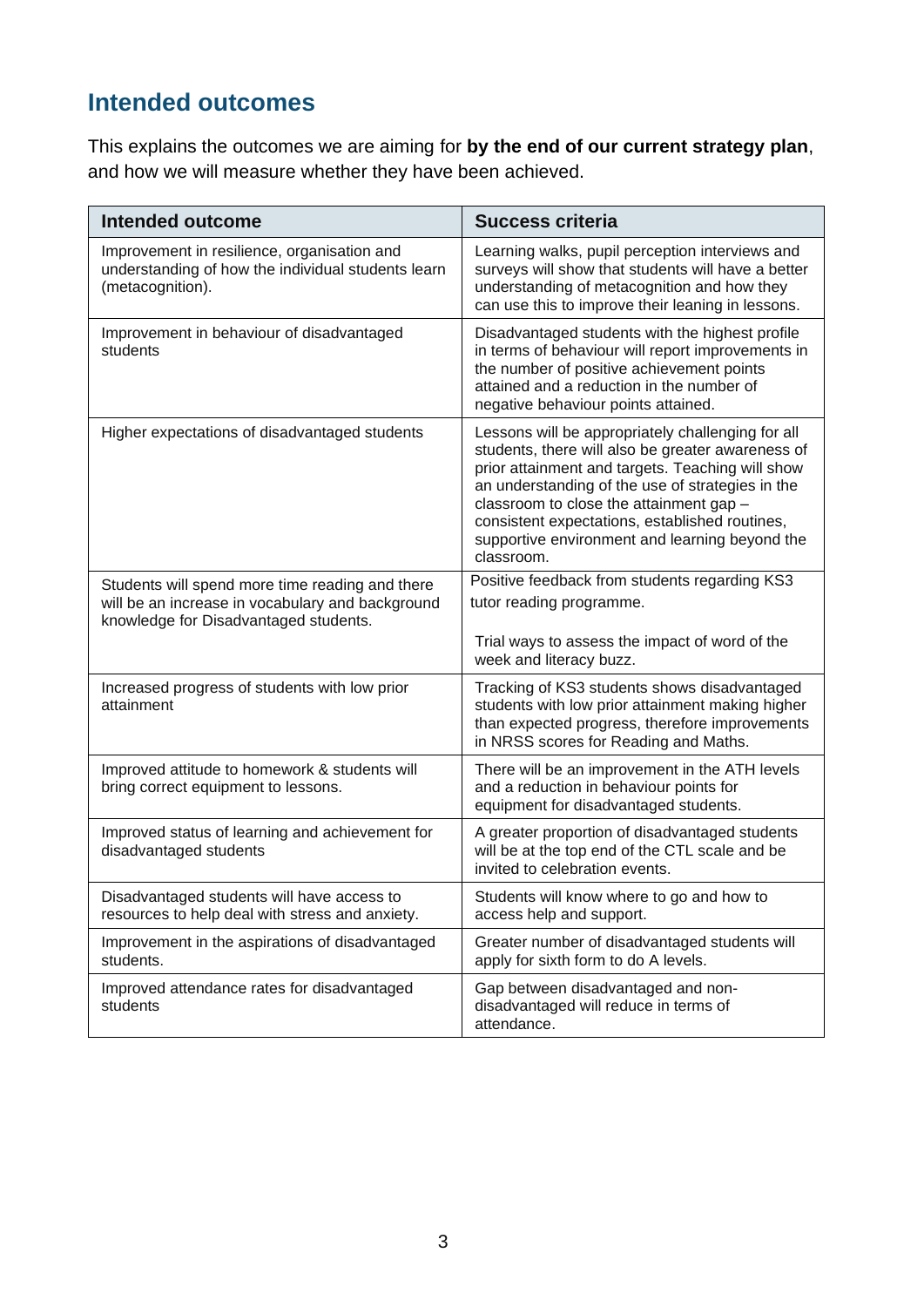## **Activity in this academic year**

This details how we intend to spend our pupil premium (and recovery premium funding) **this academic year** to address the challenges listed above.

#### **Teaching (for example, CPD, recruitment and retention)**

Budgeted cost: £*715,038*

| <b>Activity</b>                                                                                                                                                                                                                                                                                                                                                                                                                  | Evidence that supports this approach                                                                                                                                                                                                                                                                                                                                                                                                                                                                                                                                                                                                                                                                                                                                                | <b>Challen</b><br>ge<br>number<br>(s)<br>address<br>ed |
|----------------------------------------------------------------------------------------------------------------------------------------------------------------------------------------------------------------------------------------------------------------------------------------------------------------------------------------------------------------------------------------------------------------------------------|-------------------------------------------------------------------------------------------------------------------------------------------------------------------------------------------------------------------------------------------------------------------------------------------------------------------------------------------------------------------------------------------------------------------------------------------------------------------------------------------------------------------------------------------------------------------------------------------------------------------------------------------------------------------------------------------------------------------------------------------------------------------------------------|--------------------------------------------------------|
| Quality first teaching -<br>improvement of uptake and<br>personalised nature of CPD<br>in staff body.<br>CPD to be more focussed on<br>six clear teaching and<br>learning principles and<br>responsive to personalised<br>need depending on stage of<br>career:<br>Subject knowledge<br>Challenge/High Expec-<br>tation<br>Modelling<br>Review/Retrieval<br>Questioning<br>Feedback<br>(Subject knowledge in<br>department time) | Education Endowment Foundation (EEF) research<br>suggests that focussing on the high quality of wave one<br>teaching, through CPD, is the best way to try to address<br>the gap between the advantaged and disadvantaged<br>students. Feedback and metacognition have shown the<br>best results in independent studies into improvements in<br>learning and these 6 areas incorporate these principles.<br><b>Teaching and Learning Toolkit   EEF</b><br>1.<br>(educationendowmentfoundation.org.uk)<br><b>High-quality teaching   EEF</b><br>2.<br>(educationendowmentfoundation.org.uk)<br><b>Effective Professional Development   EEF</b><br>3.<br>(educationendowmentfoundation.org.uk)                                                                                         | 1                                                      |
| Review and development of<br>KS3 curriculum (whole<br>school priority) to ensure that<br>all students make<br>accelerated progress on<br>arrival at KHS<br>Greater understanding from<br>every teacher of the intent,<br>implementation, and impact<br>of the curriculum, especially<br>at KS3.<br>Whole staff<br>training/involvement                                                                                           | Progress at KS4 is not sufficient for all students,<br>especially disadvantaged. Learning at KS4 and 5 seems<br>purposeful and well-pitched. KS3 needs a greater<br>impetus, ambition and coherence to KS4.<br><b>High-quality teaching   EEF</b><br>1.<br>(educationendowmentfoundation.org.uk)<br>https://assets.publishing.service.gov.uk/government/<br>2.<br>uploads/system/uploads/attachment_data/file/93609<br>7/Curriculum research How to assess intent and<br>implementation_of_curriculum_191218.pdf<br>3.<br>https://www.gov.uk/government/speeches/nick-gibb-<br>the-importance-of-knowledge-based-<br>education#:~:text=A%20knowledge%2Dbased%20c<br>urriculum%20is%20about%20harnessing%20the%2<br>0power%20of,plans%20and%20generating%20bette<br>r%20assessments. | 1 and $3$                                              |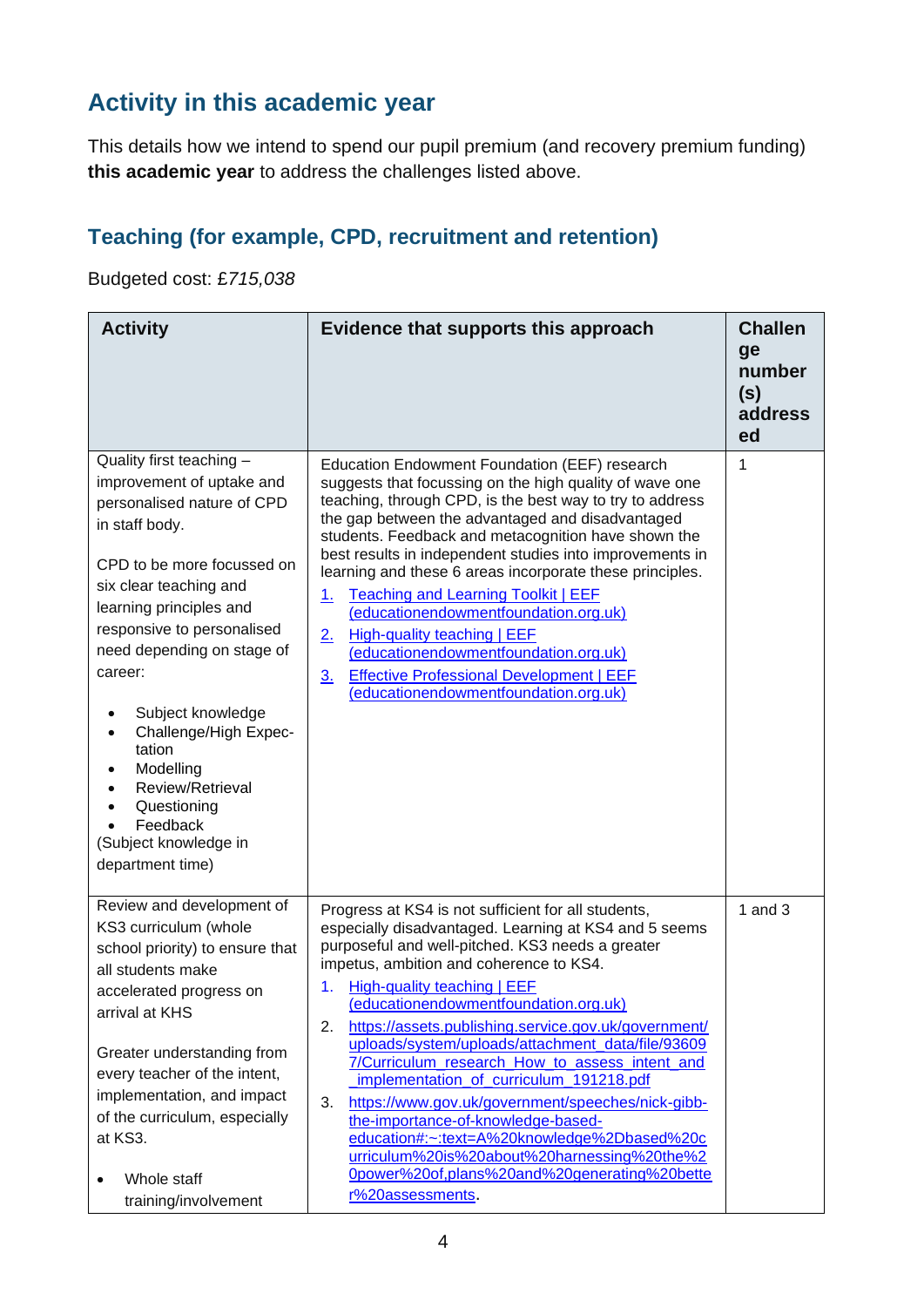| Departmental time<br>Departmental focus<br>٠<br>Monitoring and<br>$\bullet$<br>Evaluation cycle<br>At time of COVID recovery,<br>greater coherence to ensure<br>gaps are identified and<br>through spiral/interwoven<br>curriculum topics reviewed<br>and secured as foundation<br>knowledge for future<br>learning.                                                                                                                                                                                                                                                                                                                                                     | https://educationendowmentfoundation.org.uk/news/<br>4.<br>eef-blog-what-do-we-mean-by-knowledge-rich-<br>anyway                                                                                                                                                                                                                                                                                                                      |           |
|--------------------------------------------------------------------------------------------------------------------------------------------------------------------------------------------------------------------------------------------------------------------------------------------------------------------------------------------------------------------------------------------------------------------------------------------------------------------------------------------------------------------------------------------------------------------------------------------------------------------------------------------------------------------------|---------------------------------------------------------------------------------------------------------------------------------------------------------------------------------------------------------------------------------------------------------------------------------------------------------------------------------------------------------------------------------------------------------------------------------------|-----------|
| Change to whole school<br>assessment tracking and<br>monitoring system to be in<br>line with GCSE 1 to 9<br>grades.<br>Whole staff<br>training/involvement<br>Departmental time<br>٠<br>Departmental focus<br>$\bullet$<br>Monitoring and<br>$\bullet$<br>Evaluation cycle                                                                                                                                                                                                                                                                                                                                                                                               | Closing the COVID gap (especially prevalent for PP<br>students). Closing the PP and non-PP attainment gap.<br>https://educationendowmentfoundation.org.uk/education-<br>evidence/guidance-reports/feedback<br>https://educationendowmentfoundation.org.uk/guidance-<br>for-teachers/assessment-<br>feedback?utm_source=/guidance-for-<br>teachers/assessment-<br>feedback&utm_medium=search&utm_campaign=site_se<br>archh&search_term | 1 and $5$ |
| Better understanding among<br>the staff of the Pupil<br>Premium/Disadvantaged<br>group)<br>PP team to create a method<br>that clearly displays<br>information regarding the<br>PP/Disadvantaged pupil<br>group. This will include:<br>Use of software (same<br>as for SEND) to capture<br>provision and measure<br>impact of interventions<br>Information on socio/eco-<br>$\bullet$<br>nomic background of stu-<br>dent that would provide<br>insight<br>Transparency of where<br>$\bullet$<br>PP funding is being<br>spent<br>Comments from staff and<br>the students themselves<br>regarding welfare, home-<br>life, behaviour etc as well<br>as attitude to learning | Research suggests that the more people that have<br>ownership over the provision for pupil premium<br>strategies the more successful they will be. CPD and<br>access to ideas for working with the disadvantaged and<br>low prior attainment students is key in the ownership of<br>strategies from the bottom up.                                                                                                                    | 3         |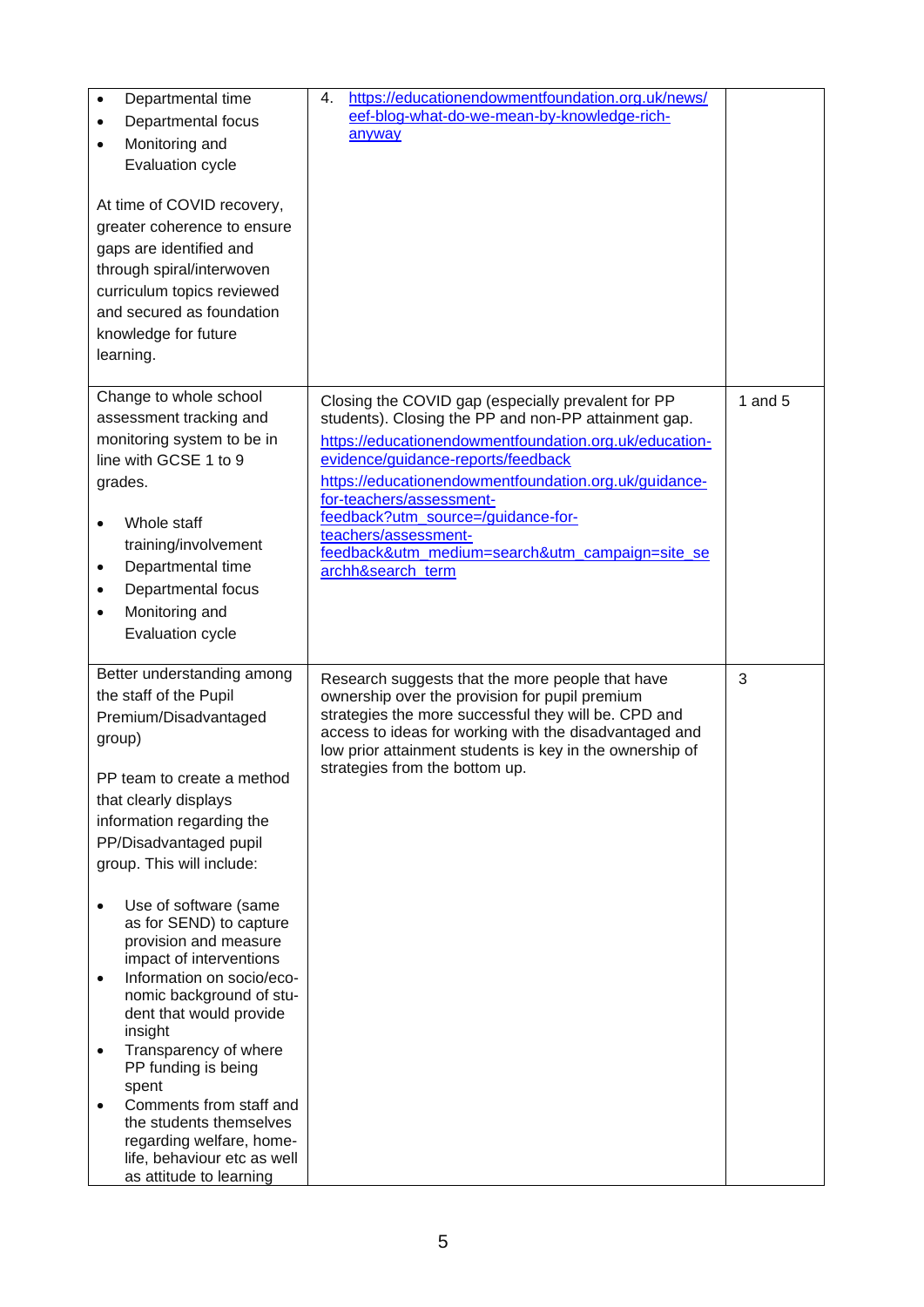| Suggested strategies for<br>working with more chal-<br>lenging students<br>PP team to provide training<br>to all staff.                                                                                                                                                                                                                                                        |                                                                                                                                                                                                                                                                                                                                                                                                                                                                                                                                                                                                                                                                                                            |                |
|--------------------------------------------------------------------------------------------------------------------------------------------------------------------------------------------------------------------------------------------------------------------------------------------------------------------------------------------------------------------------------|------------------------------------------------------------------------------------------------------------------------------------------------------------------------------------------------------------------------------------------------------------------------------------------------------------------------------------------------------------------------------------------------------------------------------------------------------------------------------------------------------------------------------------------------------------------------------------------------------------------------------------------------------------------------------------------------------------|----------------|
| Classroom teachers prioritise<br>disadvantaged students in<br>the lesson.<br>Use of TAs across the school<br>to support teaching and<br>learning.<br>TAs deployed by class<br>teacher to ensure time is<br>appropriately targeted and<br>disadvantaged students are<br>supported effectively.<br>Teacher and TA CPD.<br>Observations, learning walks<br>and duty walks by SLT. | EEF recommends that for the effective use of TAs under<br>everyday classroom conditions:<br>TAs should not be used as an informal teaching<br>resource for low attaining pupils<br>Use TAs to add value to what teachers do, not re-<br>place them<br>Use TAs to help pupils develop independent<br>learning skills and manage their own learning<br>Ensure TAs are fully prepared for their role in the<br>classroom<br>https://educationendowmentfoundation.org.uk/education-<br>evidence/guidance-reports/teaching-assistants                                                                                                                                                                           | 5 and 7        |
| Improved outcomes for LPA<br>students & high achievers in<br>core subjects.<br>Smaller group sizes<br>(therefore more classes) in<br>English, Maths & Science<br>Assessment, monitoring &<br>tracking of students to<br>ensure good progress is<br>made.                                                                                                                       | Smaller class sizes means more targeted support for<br>students in core subjects. Small group provision with<br>targeted students, based on data on entry and at regular<br>review intervals.<br>More support for LPA's and high achievers.<br>https://educationendowmentfoundation.org.uk/education-<br>evidence/guidance-reports/literacy-ks3-ks4<br>https://educationendowmentfoundation.org.uk/education-<br>evidence/guidance-reports/maths-ks-2-3                                                                                                                                                                                                                                                    | 5 and 7        |
| Support for disadvantaged<br>students through the GI<br>program.<br>Utilise the graduate intern<br>program to promote teaching<br>and encourage excellent<br>teaching & learning practice.<br>Training for GIs. Deployment<br>in intervention groups and<br>supporting teaching in the<br>classroom                                                                            | The graduate intern program employs recent graduates<br>to support roles including literacy and numeracy<br>coaching, 1 to 1 and small group work, test and exam<br>preparation, co-teaching, subject specific mentoring for<br>KS4 and KS5 pupils, working with disadvantaged pupils<br>and extra-curricular support.<br>https://educationendowmentfoundation.org.uk/education-<br>evidence/teaching-learning-toolkit/small-group-<br>tuition?utm_source=/education-evidence/teaching-<br>learning-toolkit/small-group-<br>tuition&utm_medium=search&utm_campaign=site_searc<br>hh&search term<br>https://educationendowmentfoundation.org.uk/education-<br>evidence/guidance-reports/teaching-assistants | $1, 5$ and $7$ |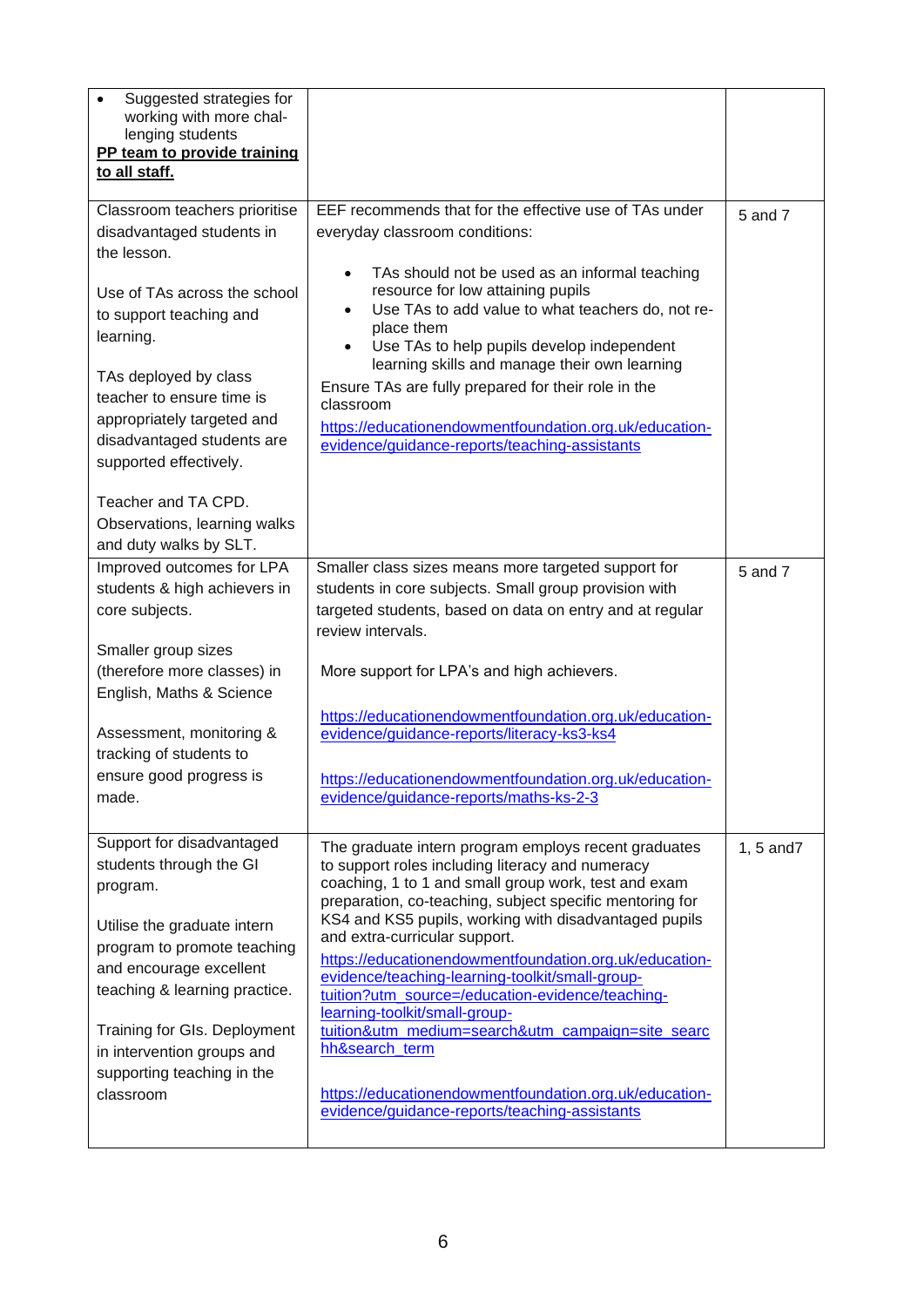| Improve reading in Year 7<br>and give more opportunity for<br>fluency.<br>More emphasis on reading<br>through the use of<br>accelerated reader and<br>reading in form time.                                                                                                                                                     | Reading is required to access knowledge. It is a<br>fundamental element to become a successful learner and<br>becomes increasingly important as students get older.<br>Thinking Reading - James & Dianne Murphy<br>https://educationendowmentfoundation.org.uk/education-                                                                                                                                                                                                                                                                                                                                                                                                                                                            | $4$ and $6$ |
|---------------------------------------------------------------------------------------------------------------------------------------------------------------------------------------------------------------------------------------------------------------------------------------------------------------------------------|--------------------------------------------------------------------------------------------------------------------------------------------------------------------------------------------------------------------------------------------------------------------------------------------------------------------------------------------------------------------------------------------------------------------------------------------------------------------------------------------------------------------------------------------------------------------------------------------------------------------------------------------------------------------------------------------------------------------------------------|-------------|
| Help provided from:                                                                                                                                                                                                                                                                                                             | evidence/guidance-reports/literacy-ks3-ks4                                                                                                                                                                                                                                                                                                                                                                                                                                                                                                                                                                                                                                                                                           |             |
| Peer mentors<br>D of E<br>Sixth Form<br>Parents<br>Reading twice a week in form<br>time.<br>Reading every English<br>lesson.<br>Reading homework.                                                                                                                                                                               | https://educationendowmentfoundation.org.uk/news/caroli<br>ne-bilton-in-tes-on-the-power-of-shared-<br>reading?utm_source=/news/caroline-bilton-in-tes-on-the-<br>power-of-shared-<br>reading&utm_medium=search&utm_campaign=site_searc<br>h&search term=reading<br>https://educationendowmentfoundation.org.uk/education-<br>evidence/teaching-learning-toolkit/reading-<br>comprehension-strategies?utm_source=/education-<br>evidence/teaching-learning-toolkit/reading-<br>comprehension-<br>strategies&utm_medium=search&utm_campaign=site_se<br>arch&search_term=reading                                                                                                                                                       |             |
| Increase the amount of non-<br>fiction reading across the<br>school.<br>Whole school wider reading<br>homework - non-fiction.<br>Recapping of reading using 3<br>main techniques:<br>Summarise<br>Make comparisons<br><b>Discussions</b><br>Deliver Register & Read with<br>non-fiction content.<br>Specific AR challenges will | In the GCSE English curriculum students need to read<br>and understand non-fiction. This is the case for a number<br>of other courses too. Therefore, we need to increase the<br>opportunities for students to access non-fiction literature.<br>This is also an ideal opportunity to make links to the real<br>work and current affairs.<br>From KS2 SAT's question level analysis, 3 skills were<br>identified as areas that our students need to improve<br>upon:<br>Summarise<br>Make comparisons<br>$\bullet$<br><b>Discussions</b><br>These are also important skills that will be needed across<br>multiple subjects.<br>https://educationendowmentfoundation.org.uk/education-<br>evidence/guidance-reports/literacy-ks3-ks4 | 4, 6 and 9  |
| be set for Year 7 & 8.<br>Work with departments<br>across the curriculum to look<br>at how non-fiction reading                                                                                                                                                                                                                  | https://educationendowmentfoundation.org.uk/news/caroli<br>ne-bilton-in-tes-on-the-power-of-shared-<br>reading?utm_source=/news/caroline-bilton-in-tes-on-the-<br>power-of-shared-                                                                                                                                                                                                                                                                                                                                                                                                                                                                                                                                                   |             |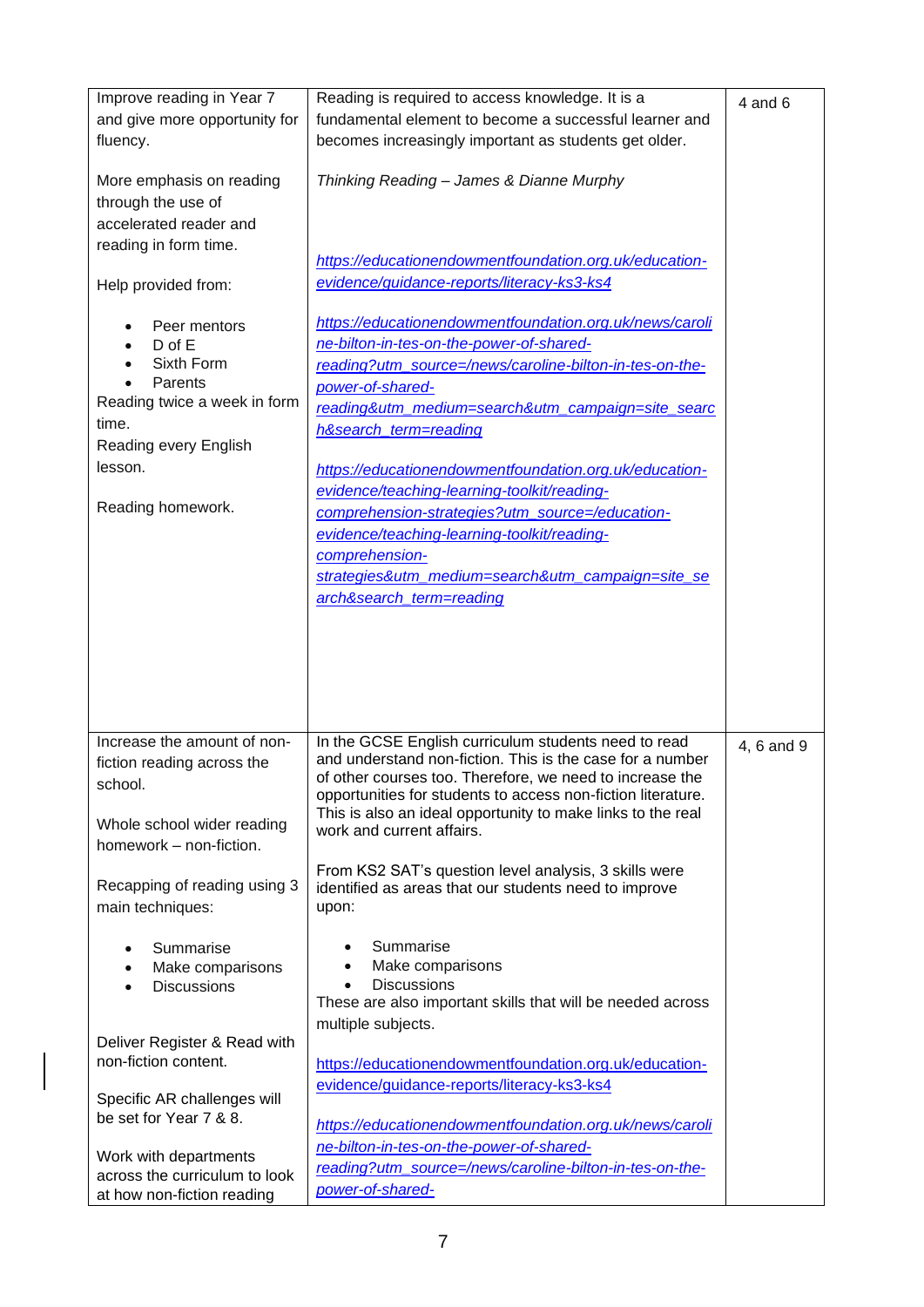| can be incorporated in SOW<br>& students encouraged to<br>read outside of the lesson.                                                                                                                                                                                                                     | reading&utm_medium=search&utm_campaign=site_searc<br>h&search term=reading<br>https://educationendowmentfoundation.org.uk/education-<br>evidence/teaching-learning-toolkit/reading-<br>comprehension-strategies?utm_source=/education-<br>evidence/teaching-learning-toolkit/reading-<br>comprehension-<br>strategies&utm_medium=search&utm_campaign=site_se<br>arch&search_term=reading                                                                                                                                                                                                                                                                                                                                                                                                                                                                                                                                                                              |                    |
|-----------------------------------------------------------------------------------------------------------------------------------------------------------------------------------------------------------------------------------------------------------------------------------------------------------|-----------------------------------------------------------------------------------------------------------------------------------------------------------------------------------------------------------------------------------------------------------------------------------------------------------------------------------------------------------------------------------------------------------------------------------------------------------------------------------------------------------------------------------------------------------------------------------------------------------------------------------------------------------------------------------------------------------------------------------------------------------------------------------------------------------------------------------------------------------------------------------------------------------------------------------------------------------------------|--------------------|
| STAR testing for all Year 7<br>In absence of KS2 tests,<br>identify students' ability<br>profile and support need                                                                                                                                                                                         | https://educationendowmentfoundation.org.uk/education-<br>evidence/guidance-reports/literacy-ks3-ks4<br>All students tested so we have a baseline from KS2.<br>Reassess at intervals and monitor those students where<br>there is a gap.<br>Bespoke interventions where identified and needed.                                                                                                                                                                                                                                                                                                                                                                                                                                                                                                                                                                                                                                                                        | 4 and 5            |
| Set text for all Year 6-7<br>students<br>Reading expectation set,<br>common purpose of all Year<br>6 students, text chosen for<br>social and emotional<br>connection on Year 6<br>transition.<br>Accelerated reader program<br>Improved reading of<br>students. Greater access and<br>profile of reading. | https://educationendowmentfoundation.org.uk/education-<br>evidence/guidance-reports/literacy-ks3-ks4<br>https://educationendowmentfoundation.org.uk/news/caroli<br>ne-bilton-in-tes-on-the-power-of-shared-<br>reading?utm_source=/news/caroline-bilton-in-tes-on-the-<br>power-of-shared-<br>reading&utm medium=search&utm campaign=site searc<br>h&search_term=reading<br>Selection of a transition reading book to encourage read-<br>ing over the summer. Key themes used throughout year 7.<br>https://educationendowmentfoundation.org.uk/education-<br>evidence/guidance-reports/literacy-ks3-ks4<br>https://educationendowmentfoundation.org.uk/projects-<br>and-evaluation/projects/accelerated-<br>reader?utm_source=/projects-and-evaluation/projects/ac-<br>celerated-reader&utm_medium=search&utm_cam-<br>paign=site_search&search_term=accel<br>Used to monitor reading comprehension. Identify students<br>for interventions and support where needed. | 4 and 5<br>4 and 5 |
| Year 8 deep text comparative<br>reading strategy<br>Deeper reading and analysis<br>expected of students. Builds<br>literacy skills.                                                                                                                                                                       | https://educationendowmentfoundation.org.uk/education-<br>evidence/guidance-reports/literacy-ks3-ks4<br>https://educationendowmentfoundation.org.uk/education-<br>evidence/teaching-learning-toolkit/reading-comprehen-<br>sion-strategies?utm_source=/education-evidence/teach-<br>ing-learning-toolkit/reading-comprehension-strate-<br>gies&utm_medium=search&utm_cam-<br>paign=site search&search term=reading<br>Modifications to the curriculum to make it richer and allow<br>for building of analysis skills.                                                                                                                                                                                                                                                                                                                                                                                                                                                 | 4 and 5            |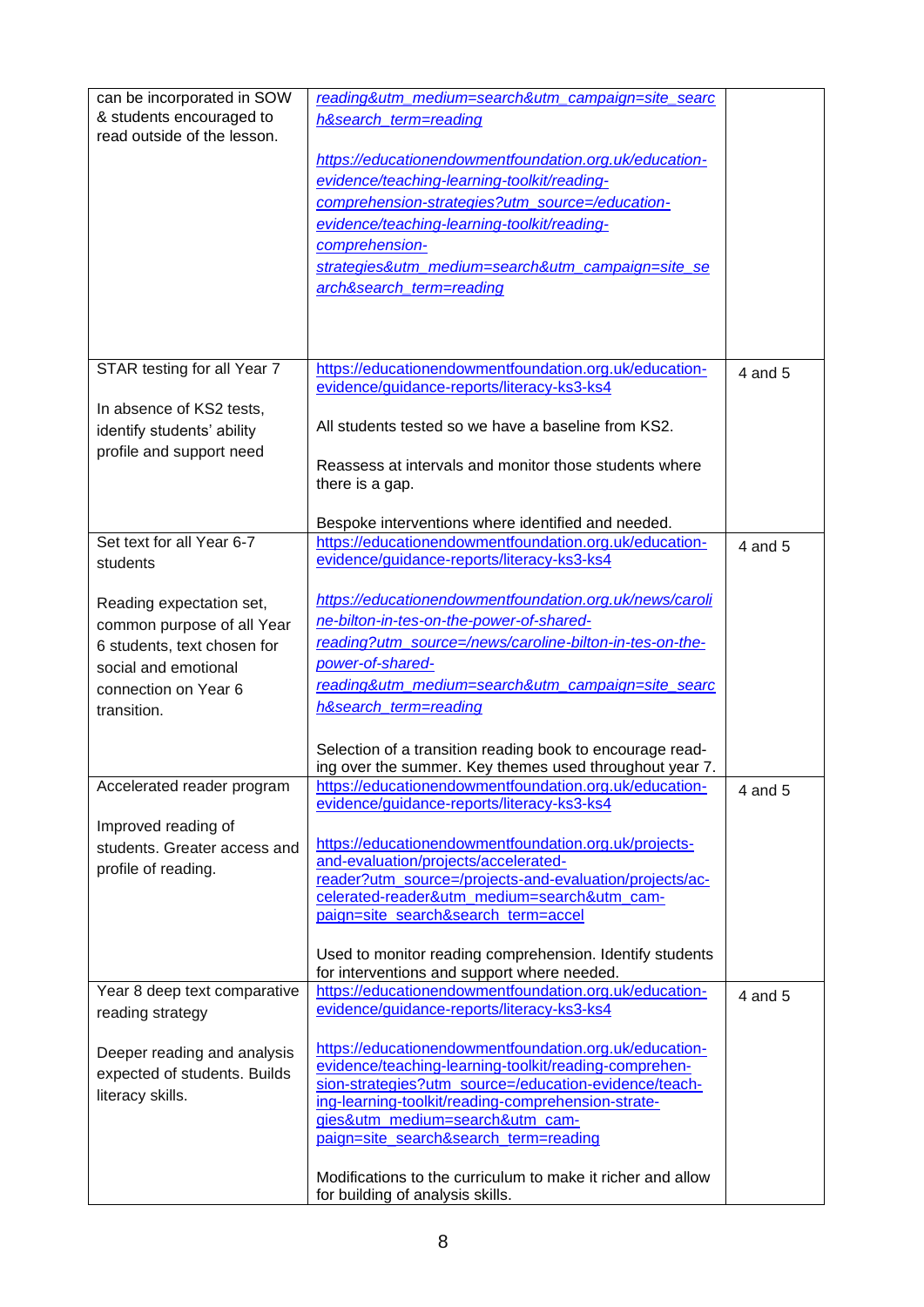| Whole school focus on the<br>curriculum implications of<br>COVID recovery. SLT focus<br>on and engagement in the<br>implications of this for each<br>department - putting in place<br>bespoke support where<br>needed for students and<br>allowing staff capacity to<br>address these.<br>Evidence:<br>Raising standards meeting<br>bi-ennial review - curriculum<br>and COVD recovery focus.<br>Follow up SLT coaching to<br>continue threads of<br>development, review of<br>progress and implementation<br>of change. | https://assets.publishing.service.gov.uk/government/up-<br>loads/system/uploads/attach-<br>ment_data/file/1033448/Teaching_a_broad_and_bal-<br>anced curriculum for education recovery.pdf<br>Also, specific subject recovery documents. | 1 |
|--------------------------------------------------------------------------------------------------------------------------------------------------------------------------------------------------------------------------------------------------------------------------------------------------------------------------------------------------------------------------------------------------------------------------------------------------------------------------------------------------------------------------|------------------------------------------------------------------------------------------------------------------------------------------------------------------------------------------------------------------------------------------|---|
| Year 7 Maths development                                                                                                                                                                                                                                                                                                                                                                                                                                                                                                 | https://educationendowmentfoundation.org.uk/education-<br>evidence/guidance-reports/maths-ks-2-3                                                                                                                                         | 5 |
| Introduce maths baseline as-<br>sessment with full QLA to<br>identify gaps in knowledge.<br>QLA after every assessment<br>for self-analysis and action.                                                                                                                                                                                                                                                                                                                                                                  |                                                                                                                                                                                                                                          |   |

#### **Targeted academic support (for example, tutoring, one-to-one support structured interventions)**

Budgeted cost: £ *131,758*

| <b>Activity</b>              | Evidence that supports this approach                                       | <b>Challen</b><br>ge<br>number<br>(s)<br>address<br>ed |
|------------------------------|----------------------------------------------------------------------------|--------------------------------------------------------|
| Improved reading levels for  | Reading is required to access knowledge. It is a                           | 4                                                      |
| LPA (Low Prior Attainment)   | fundamental element to become a successful learner and                     |                                                        |
| students.                    | becomes increasingly important as students get older.                      |                                                        |
| Breakfast/Afternoon tea club | Students who find reading difficult find it increasingly hard              |                                                        |
| for reading                  | to keep up and are more likely to develop unhelpful<br>behaviour patterns. |                                                        |
|                              |                                                                            |                                                        |
| These will be open to all    | Thinking Reading - James & Dianne Murphy                                   |                                                        |
| students to encourage in     |                                                                            |                                                        |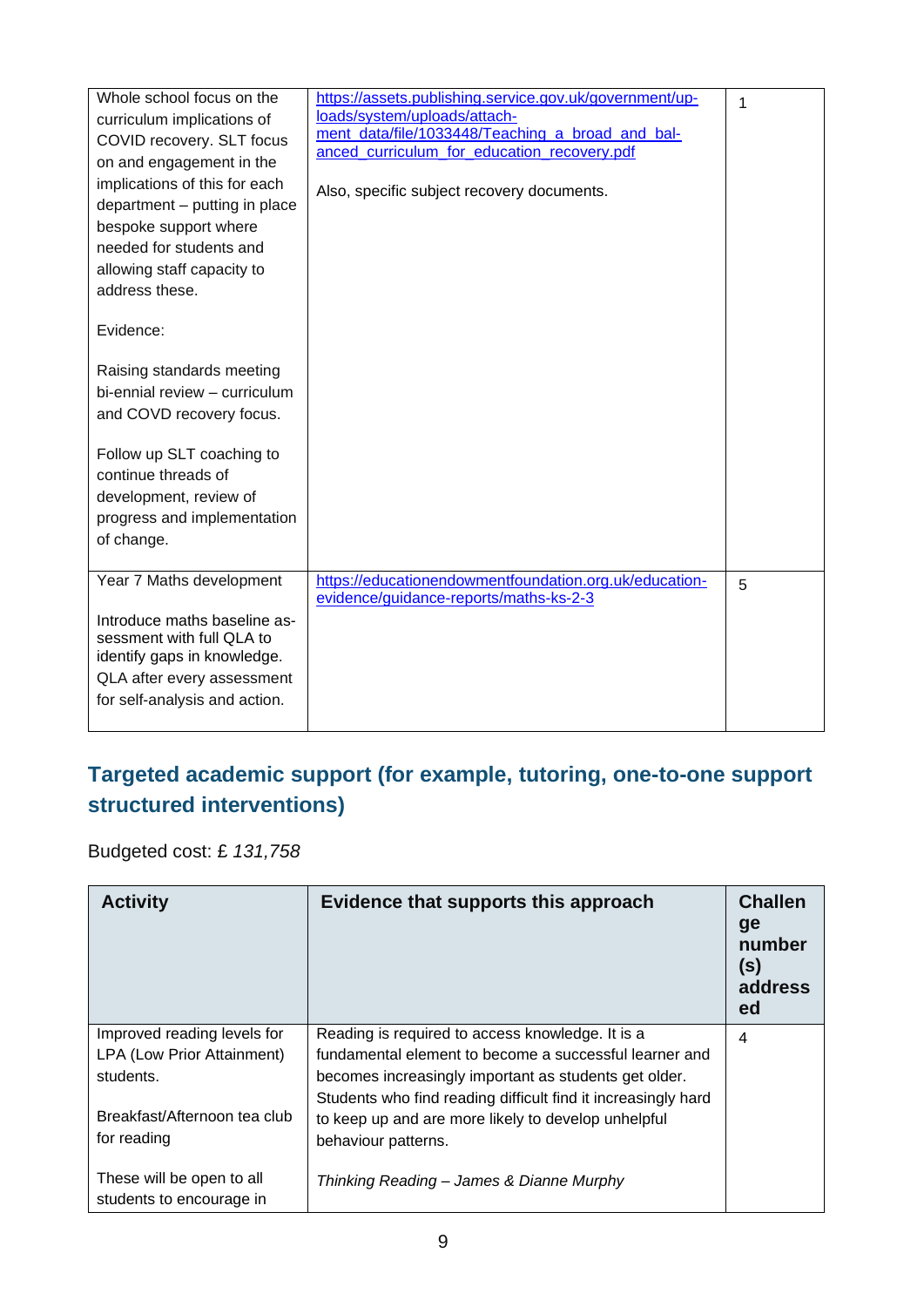| reading homework<br>participation. However, LPA<br>students will be specifically<br>invited.<br>Students paired with 6th<br>formers, parent helpers etc.<br>to encourage group/paired<br>reading. | https://educationendowmentfoundation.org.uk/education-<br>evidence/guidance-reports/literacy-ks3-ks4<br>https://educationendowmentfoundation.org.uk/news/caroli<br>ne-bilton-in-tes-on-the-power-of-shared-<br>reading?utm_source=/news/caroline-bilton-in-tes-on-the-<br>power-of-shared-<br>reading&utm_medium=search&utm_campaign=site_searc<br>h&search_term=reading |                |
|---------------------------------------------------------------------------------------------------------------------------------------------------------------------------------------------------|--------------------------------------------------------------------------------------------------------------------------------------------------------------------------------------------------------------------------------------------------------------------------------------------------------------------------------------------------------------------------|----------------|
| Improved literacy for LPA<br>students.<br>Employment of KS2 trained<br>teacher to lead interventions<br>for Extra Literacy and                                                                    | Star testing has identified those students that need<br>targeted interventions.<br>Although students have previously been removed from<br>MFL, interventions have been led by TA's. Progress has<br>been made but to try and close the gap between these                                                                                                                 | 4 and 5        |
| numeracy for year 7 and 8 as<br>well as year 9 English.<br>Students identified as being                                                                                                           | students and their peers a more targeted and bespoke<br>approach is needed.<br>For the Year 9 English group, these students will still                                                                                                                                                                                                                                   |                |
| Urgent Intervention and<br>Intervention in the Star<br>Reading test will be removed<br>from MFL and will attend                                                                                   | need to be entered into the GCSE but by putting them<br>together as a group, appropriate literature and teaching<br>material can be selected.<br>https://educationendowmentfoundation.org.uk/education-                                                                                                                                                                  |                |
| extra literacy.                                                                                                                                                                                   | evidence/guidance-reports/literacy-ks3-ks4                                                                                                                                                                                                                                                                                                                               |                |
| Improved parental<br>attendance at parents<br>evening and other key events<br>in school.                                                                                                          | Parental engagement can improve the home learning<br>environment, leading to increased parental confidence in<br>supporting children's literacy at home and a major impact<br>on achievement. (NFER)                                                                                                                                                                     | $\overline{7}$ |
| Monitoring attendance at<br>events such as parents<br>evening, using sign in<br>sheets.                                                                                                           | Support parents to create a regular routine and encourage<br>good homework habits, but be cautious about promoting<br>direct parental assistance with homework (particularly for<br>older children).                                                                                                                                                                     |                |
| Parents evening follow up -<br>discussion with PP parents to<br>find out reasons for any non-<br>attendance.                                                                                      | Parents can support their children by encouraging them to<br>set goals, plan, and manage their time, effort, and<br>emotions. This type of support can help children to<br>regulate their own learning and will often be more valuable                                                                                                                                   |                |
| <b>Check Parentmail before</b><br>events for sign up, contact<br>parents to see if they need<br>support getting there.                                                                            | than direct help with homework tasks. (EEF)<br>https://educationendowmentfoundation.org.uk/education-<br>evidence/guidance-reports/supporting-parents                                                                                                                                                                                                                    |                |
| New face-to-face events to<br>encourage parental<br>engagement, especially with<br>single face (for tutor) to<br>improve communication,                                                           |                                                                                                                                                                                                                                                                                                                                                                          |                |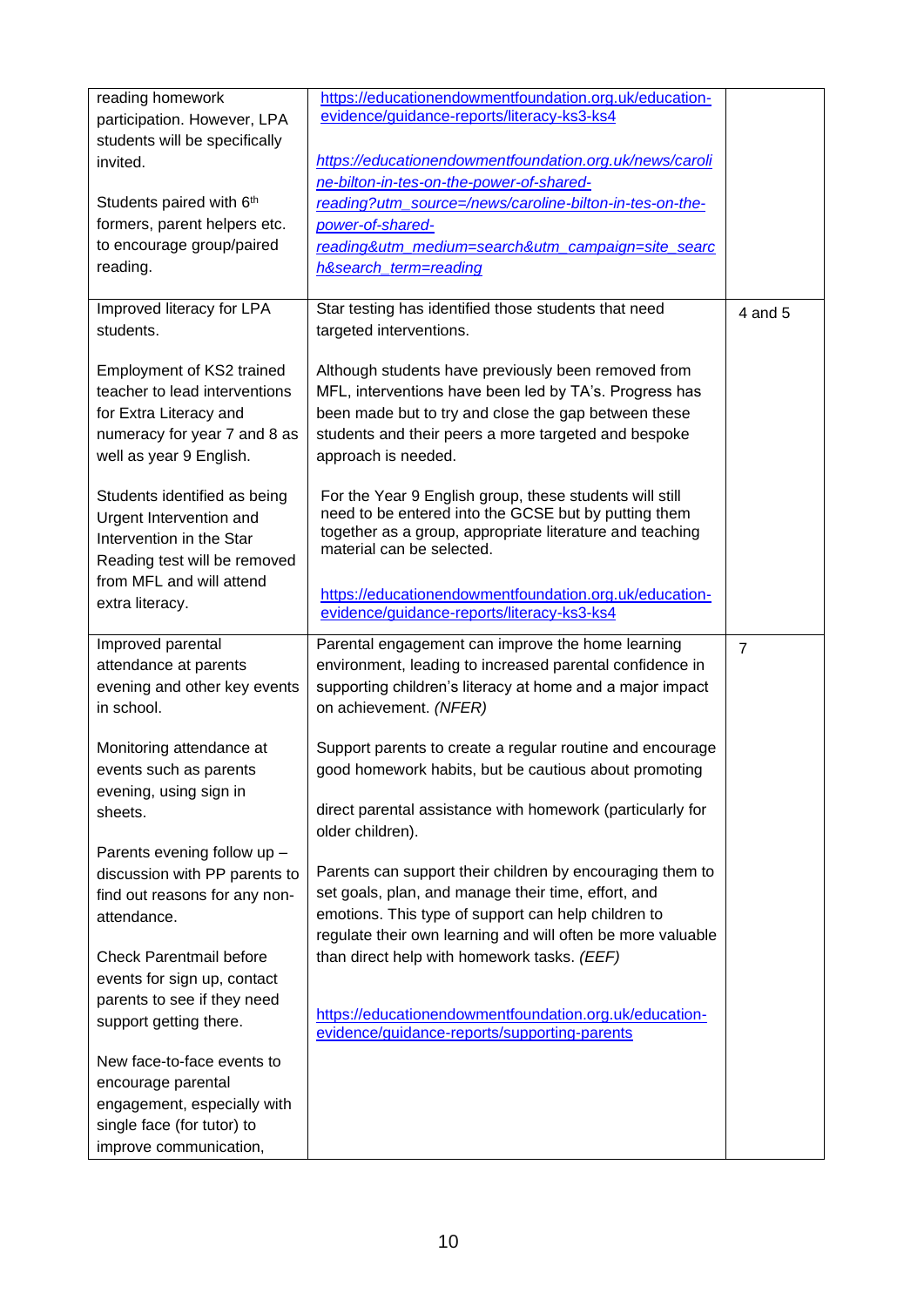| share our rationale and break<br>down barrier to contact                                                                                                                                                                                                                                                                                      |                                                                                                                                                                                                                                                                                                                                                                                                                                                                                                                                                                                                                                                                                                                                                                                                                                                                                                                                                                                                                                                                                                                                                                                                                                                                                                                                                                                                                                                                         |                  |
|-----------------------------------------------------------------------------------------------------------------------------------------------------------------------------------------------------------------------------------------------------------------------------------------------------------------------------------------------|-------------------------------------------------------------------------------------------------------------------------------------------------------------------------------------------------------------------------------------------------------------------------------------------------------------------------------------------------------------------------------------------------------------------------------------------------------------------------------------------------------------------------------------------------------------------------------------------------------------------------------------------------------------------------------------------------------------------------------------------------------------------------------------------------------------------------------------------------------------------------------------------------------------------------------------------------------------------------------------------------------------------------------------------------------------------------------------------------------------------------------------------------------------------------------------------------------------------------------------------------------------------------------------------------------------------------------------------------------------------------------------------------------------------------------------------------------------------------|------------------|
| COVID catch-up English &<br>Maths 2021-2022<br>Focus on improving English<br>& Maths levels for all<br>students that may have been<br>affected due to the<br>pandemic.<br>School led tutoring to be<br>employed.<br>Groups and individual<br>students identified based on<br>mock and assessment<br>results at the end of the<br>autumn term. | Government catch-up funding to support children and<br>young people to catch up on missed learning caused by<br>coronavirus (COVID19). This is especially important for<br>the most vulnerable pupils and pupils from disadvantaged<br>backgrounds who we know have been most affected<br>https://educationendowmentfoundation.org.uk/education-<br>evidence/guidance-reports/maths-ks-2-3                                                                                                                                                                                                                                                                                                                                                                                                                                                                                                                                                                                                                                                                                                                                                                                                                                                                                                                                                                                                                                                                              | 1,3,4,5<br>and 7 |
| EAL - support for students<br>that have English as an<br>additional language<br>Providing support for the 3<br>students we currently have in<br>school that have very high<br>EAL needs.<br>Monitoring and assessing the<br>language needs of al EAL<br>students on roll.                                                                     | EAL learners must learn a new language while learning<br>through the medium of that new language. This presents<br>two main tasks in the school or setting: they need to learn<br>English and they need to learn the content of the<br>curriculum. To ensure that they reach their potential,<br>learning and teaching approaches must be deployed that<br>ensure both access to the curriculum at a cognitively<br>appropriate level and the best opportunities for maximum<br>language development.<br>Planning for EAL learners requires careful consideration<br>of the curriculum context and provision of appropriate<br>scaffolding to enable access to the curriculum. It is also<br>important to identify the academic and cognitive language<br>demanded by the curriculum and to plan for how this will<br>be modelled by adults and peers and the opportunities<br>that will be provided to rehearse and use the language in<br>meaningful contexts. (NALDIC)<br>https://educationendowmentfoundation.org.uk/education-<br>evidence/evidence-reviews/english-as-an-additional-<br>language-eal?utm_source=/education-evidence/evidence-<br>reviews/english-as-an-additional-language-<br>eal&utm_medium=search&utm_campaign=site_search&s<br>earch term=EAL<br>https://educationendowmentfoundation.org.uk/projects-<br>and-evaluation/projects/eal-in-the-mainstream-<br>classroom?utm_source=/projects-and-<br>evaluation/projects/eal-in-the-mainstream- | $\mathbf{1}$     |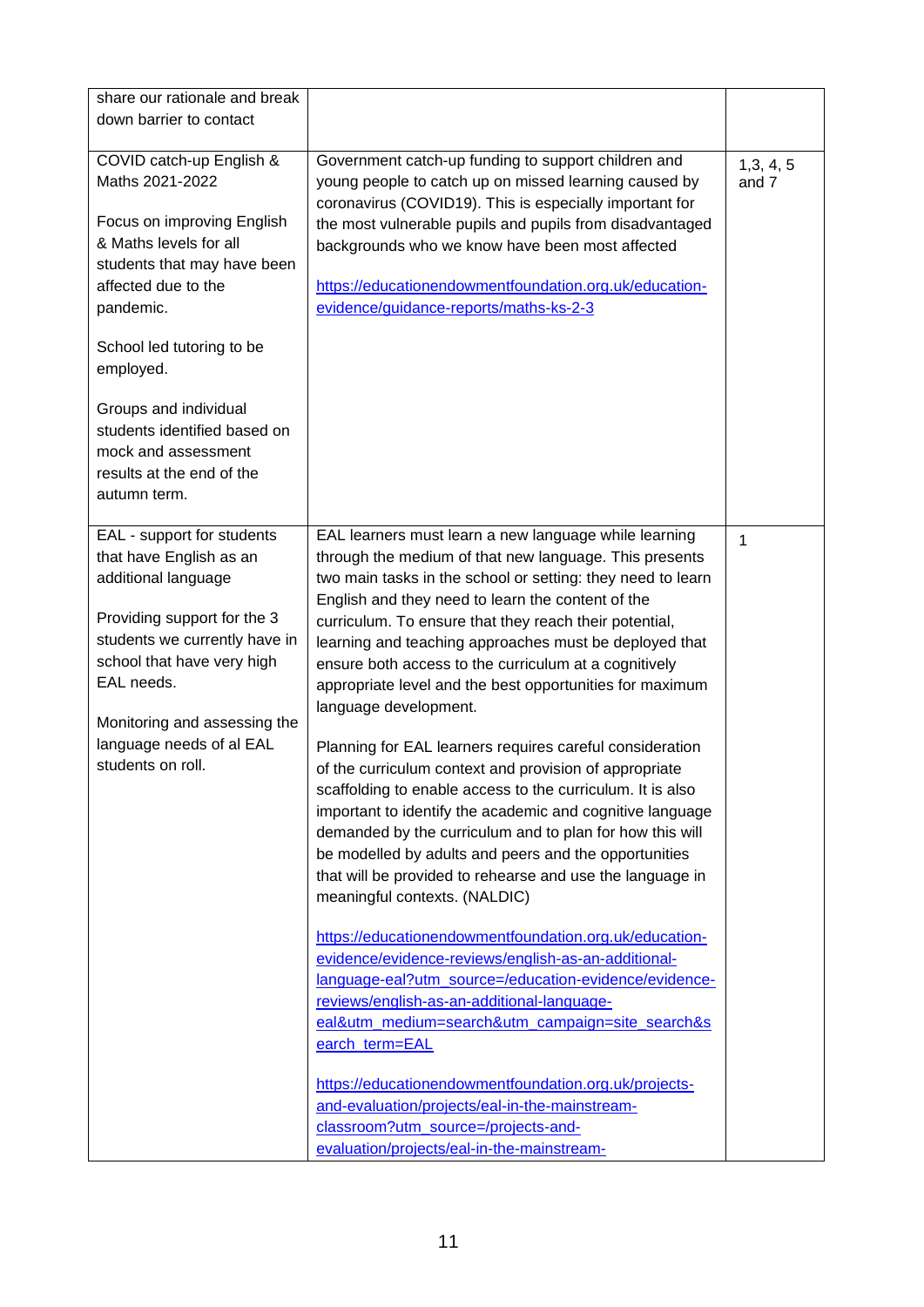|                                                                                                                                                                                                                                         | classroom&utm_medium=search&utm_campaign=site_se<br>arch&search term=EAL                                        |                  |
|-----------------------------------------------------------------------------------------------------------------------------------------------------------------------------------------------------------------------------------------|-----------------------------------------------------------------------------------------------------------------|------------------|
| Year 12 academic writing<br>support                                                                                                                                                                                                     |                                                                                                                 | 1                |
| Programme of instruction on<br>academic writing given to all<br>essay-based study students.<br>Gap identified in lack of<br>examination practice.                                                                                       |                                                                                                                 |                  |
| Year 12 scientific writing<br>support                                                                                                                                                                                                   |                                                                                                                 | 1                |
| Programme of instruction on<br>academic writing given to all<br>science-based study<br>students. Gap identified in<br>lack of examination practice.                                                                                     |                                                                                                                 |                  |
| Chrome book purchase for<br>school/home use                                                                                                                                                                                             | https://educationendowmentfoundation.org.uk/education-<br>evidence/guidance-reports/digital                     | 6                |
| Ensure that all students have<br>access to device in the event<br>of remote learning.<br>Ensure that through COVID<br>protocols in school with<br>bubbles and zones, that<br>access to technology is still<br>possible for all lessons. | Use of devices.<br>Review of teaching and learning in 2020-21 protocols.<br>Review of remote learning access.   |                  |
| Literacy specialist staff                                                                                                                                                                                                               | https://educationendowmentfoundation.org.uk/education-<br>evidence/guidance-reports/literacy-ks3-ks4            | 1, 3, 4<br>and 5 |
| <b>Employment of FT English</b><br>teacher with primary special-<br>ism to ensure transition has<br>high expectations and in-<br>creased understanding from<br><b>KS2.</b>                                                              | KS3 English programme of study<br>KS3 English attainment data                                                   |                  |
| Reading coordinator                                                                                                                                                                                                                     | https://educationendowmentfoundation.org.uk/support-for-<br>schools/school-improvement-planning/1-high-quality- | 1, 3, 4<br>and 5 |
| Employment of reading coor-<br>dinator to:                                                                                                                                                                                              | teaching                                                                                                        |                  |
| Oversee star testing & accel-<br>erated reader for Year 7 & 8.                                                                                                                                                                          | https://educationendowmentfoundation.org.uk/education-<br>evidence/guidance-reports/literacy-ks3-ks4            |                  |
| Promote reading and wider<br>literacy across the school.                                                                                                                                                                                | Oversee & monitor:                                                                                              |                  |
|                                                                                                                                                                                                                                         | Take up of AR<br>Intervention data<br>Register & Read<br>Dissemination of Star test data                        |                  |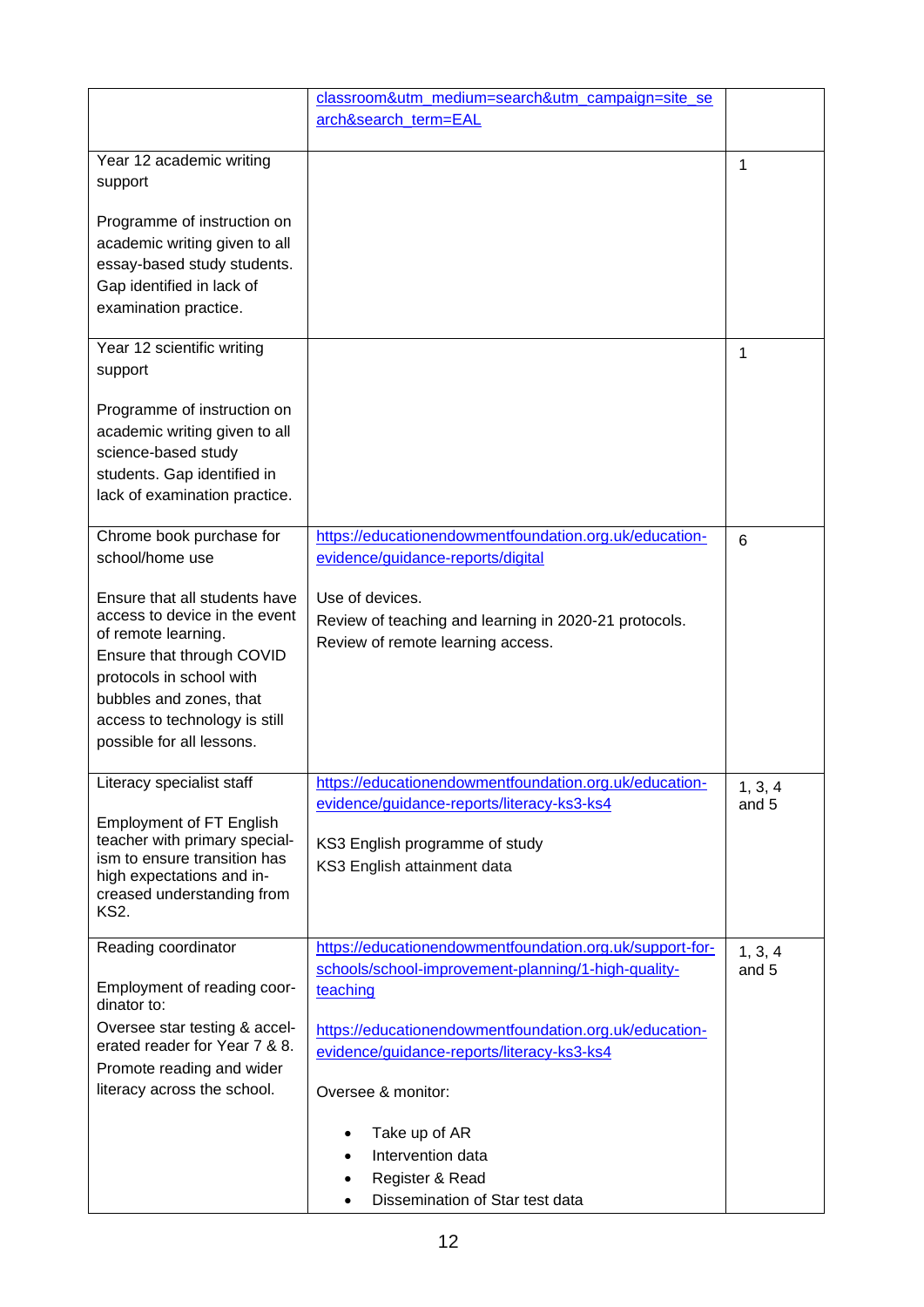| Year 7 & 8 Reading & SPAG                                     | https://educationendowmentfoundation.org.uk/support-for-  | 1, 3, 4          |
|---------------------------------------------------------------|-----------------------------------------------------------|------------------|
| Interventions                                                 | schools/school-improvement-planning/1-high-quality-       | and 5            |
|                                                               | teaching                                                  |                  |
| Improved reading of students                                  |                                                           |                  |
| identified as needing one-to-<br>one or small group interven- | These will be tracked and assessed for effectiveness      |                  |
| tions.                                                        | using Provision Mapper.                                   |                  |
|                                                               |                                                           |                  |
|                                                               | Improved Star Reading scores, increase in AR quizzes      |                  |
|                                                               | and scores.                                               |                  |
| Year 7 & 8 Maths                                              | https://educationendowmentfoundation.org.uk/education-    |                  |
| Intervention                                                  | evidence/guidance-reports/maths-ks-2-3                    | 1, 3, 4<br>and 5 |
|                                                               |                                                           |                  |
| Improved maths scores (Star                                   | These will be tracked and assessed for effectiveness      |                  |
| testing & department tests)                                   | using Provision Mapper.                                   |                  |
| for students identified as                                    |                                                           |                  |
| needing small group                                           | Improved Star Maths scores, teacher assessment and        |                  |
| interventions.                                                | department test scores.                                   |                  |
|                                                               |                                                           |                  |
| <b>KS4 Oracy Intervention</b>                                 | https://educationendowmentfoundation.org.uk/projects-     | 1, 3, 4          |
|                                                               | and-evaluation/projects/voice-21-                         | and 5            |
| Supporting students that                                      | pilot?utm_source=/projects-and-evaluation/projects/voice- |                  |
| were in the extra literacy                                    | $21 -$                                                    |                  |
| groups (yrs 7 to 9) but that                                  | pilot&utm_medium=search&utm_campaign=site_search&         |                  |
| are not in nurture English                                    | search_term=Oracy                                         |                  |
| group. This will support the                                  |                                                           |                  |
| good progress that these                                      | Monitor via KS4 English outcomes.                         |                  |
| students made at KS3 and                                      |                                                           |                  |
| ensure that their newfound                                    |                                                           |                  |
| literacy skills keep                                          |                                                           |                  |
| progressing.                                                  |                                                           |                  |
| Targeted KS4 revision for                                     | Monitor via:                                              | 1                |
| Maths & English                                               |                                                           |                  |
|                                                               | Final outcomes.                                           |                  |
| Revision session specifically                                 | Engagement with revision                                  |                  |
| targeted for key groups:                                      |                                                           |                  |
| Strive for 5                                                  |                                                           |                  |
| <b>High Flyers</b>                                            |                                                           |                  |
| Year 10 Oxbridge group<br>identified                          |                                                           |                  |
| Group focus                                                   |                                                           |                  |
| <b>Trips</b>                                                  |                                                           |                  |
| English Stretch & Challenge                                   | https://www.nace.co.uk/blogpost/1761881/334589/5-key-     | 1, 3             |
|                                                               | strategies-for-stretch-and-challenge                      |                  |
| Stretch & challenge focus,                                    |                                                           |                  |
| specifically to support top                                   | Monitor via:                                              |                  |
| end. Encourage & promote a                                    |                                                           |                  |
| love of literacy from KS3                                     | Final outcomes.                                           |                  |
| upwards.                                                      | Engagement with revision                                  |                  |
|                                                               |                                                           |                  |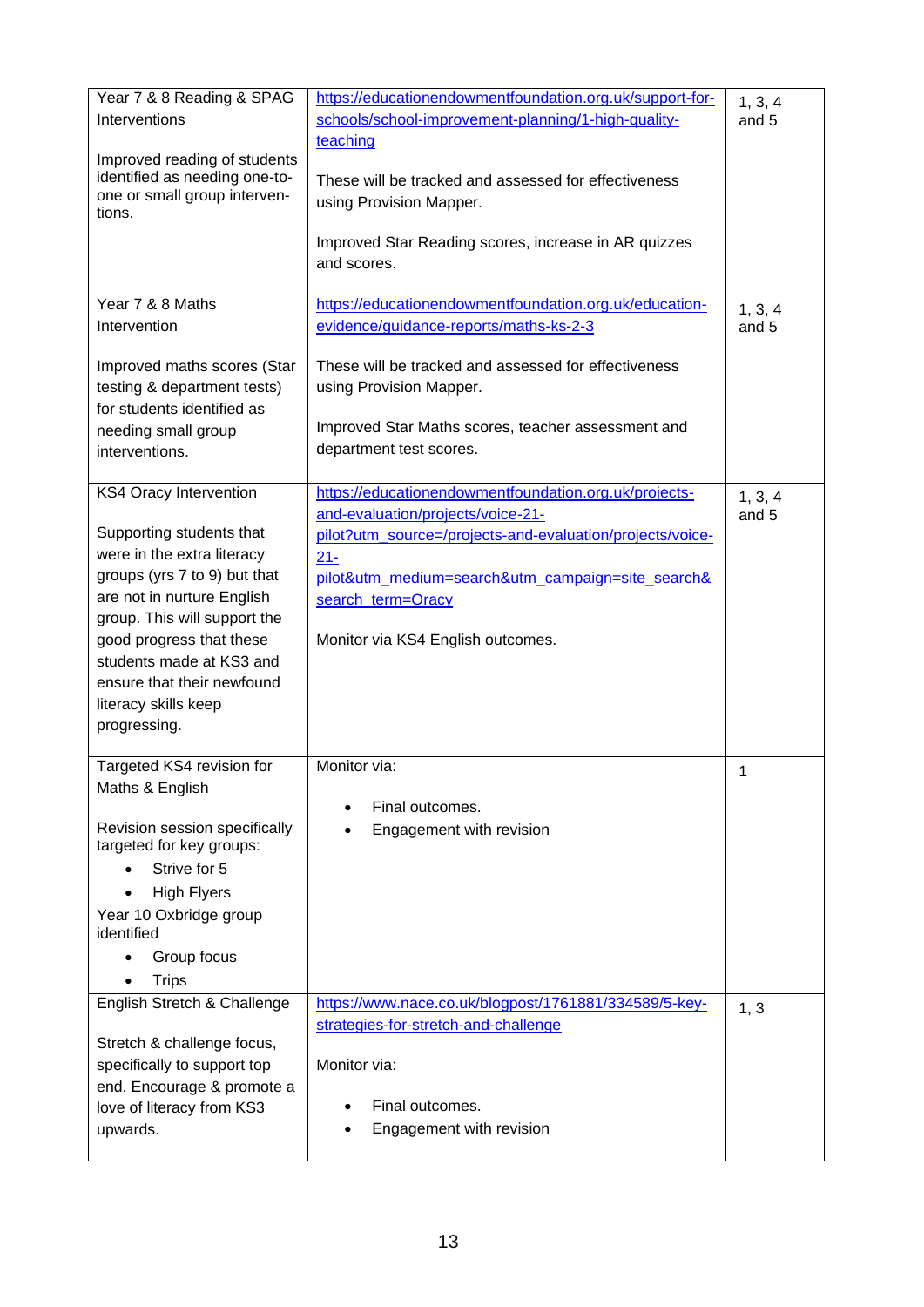| Targeted intervention and<br>monitoring of 2021 'On<br>Watch' cohort                                                                                                                                                     | https://educationendowmentfoundation.org.uk/education-<br>evidence/guidance-reports/literacy-ks3-ks4                                                                                                                                                                                                                                                                                   | 1, 3, 4<br>and 5 |
|--------------------------------------------------------------------------------------------------------------------------------------------------------------------------------------------------------------------------|----------------------------------------------------------------------------------------------------------------------------------------------------------------------------------------------------------------------------------------------------------------------------------------------------------------------------------------------------------------------------------------|------------------|
| 2021 Star test data shows<br>that there are a greater<br>percentage of students in the<br>'On Watch' category. These<br>students will be supported to<br>get them back on track and<br>into the 'Benchmark'<br>category. | https://educationendowmentfoundation.org.uk/news/caroli<br>ne-bilton-in-tes-on-the-power-of-shared-<br>reading?utm_source=/news/caroline-bilton-in-tes-on-the-<br>power-of-shared-<br>reading&utm_medium=search&utm_campaign=site_searc<br>h&search_term=reading<br>Reading interventions – one to one and small group,<br>tracking and monitoring of students, testing more regularly |                  |
| <b>SEND IT need</b><br>IT provision for learning<br>support - 10 chrome books<br>and charging unit.                                                                                                                      | https://educationendowmentfoundation.org.uk/education-<br>evidence/guidance-reports/digital                                                                                                                                                                                                                                                                                            | $\overline{7}$   |
| Maths and English retake<br>tuition                                                                                                                                                                                      | Attendance of students to bespoke sessions.                                                                                                                                                                                                                                                                                                                                            | $1, 3,$ and<br>5 |
| 2 classes Mathematics<br>1 English class<br>Retake in November<br>examination series and then<br>provision continued for those<br>still under threshold                                                                  | Progress in assessment checks and final outcomes.<br>Group size 3-5 max - in order to ensure delivery by<br>subject specialists and maximise personalization of<br>learning                                                                                                                                                                                                            |                  |
| 6thForm IT need<br>IT provision for those<br>disadvantaged students in<br>post-16 study to access<br>remote learning                                                                                                     | https://educationendowmentfoundation.org.uk/education-<br>evidence/guidance-reports/digital                                                                                                                                                                                                                                                                                            | $\overline{7}$   |
| Improved understanding and<br>increased parental<br>engagement in literacy.<br>Year 7 parents evening for<br>literacy.                                                                                                   | Support parents to create a regular routine and encourage<br>good homework habits, but be cautious about promoting<br>direct parental assistance with homework (particularly for<br>older children).<br>Parents can support their children by encouraging them to                                                                                                                      | $\overline{7}$   |
| Parents information evening<br>(mid-September) -<br>parentmail request place &<br>register:<br>Accelerated reader<br>Homework<br>$\bullet$<br>Knowledge organis-<br>$\bullet$<br>ers<br>Literacy skills                  | set goals, plan, and manage their time, effort, and<br>emotions. This type of support can help children to<br>regulate their own learning and will often be more valuable<br>than direct help with homework tasks. (EEF)<br>https://educationendowmentfoundation.org.uk/education-<br>evidence/evidence-reviews/parental-<br>engagement?utm_source=/education-evidence/evidence-       |                  |
|                                                                                                                                                                                                                          | reviews/parental-                                                                                                                                                                                                                                                                                                                                                                      |                  |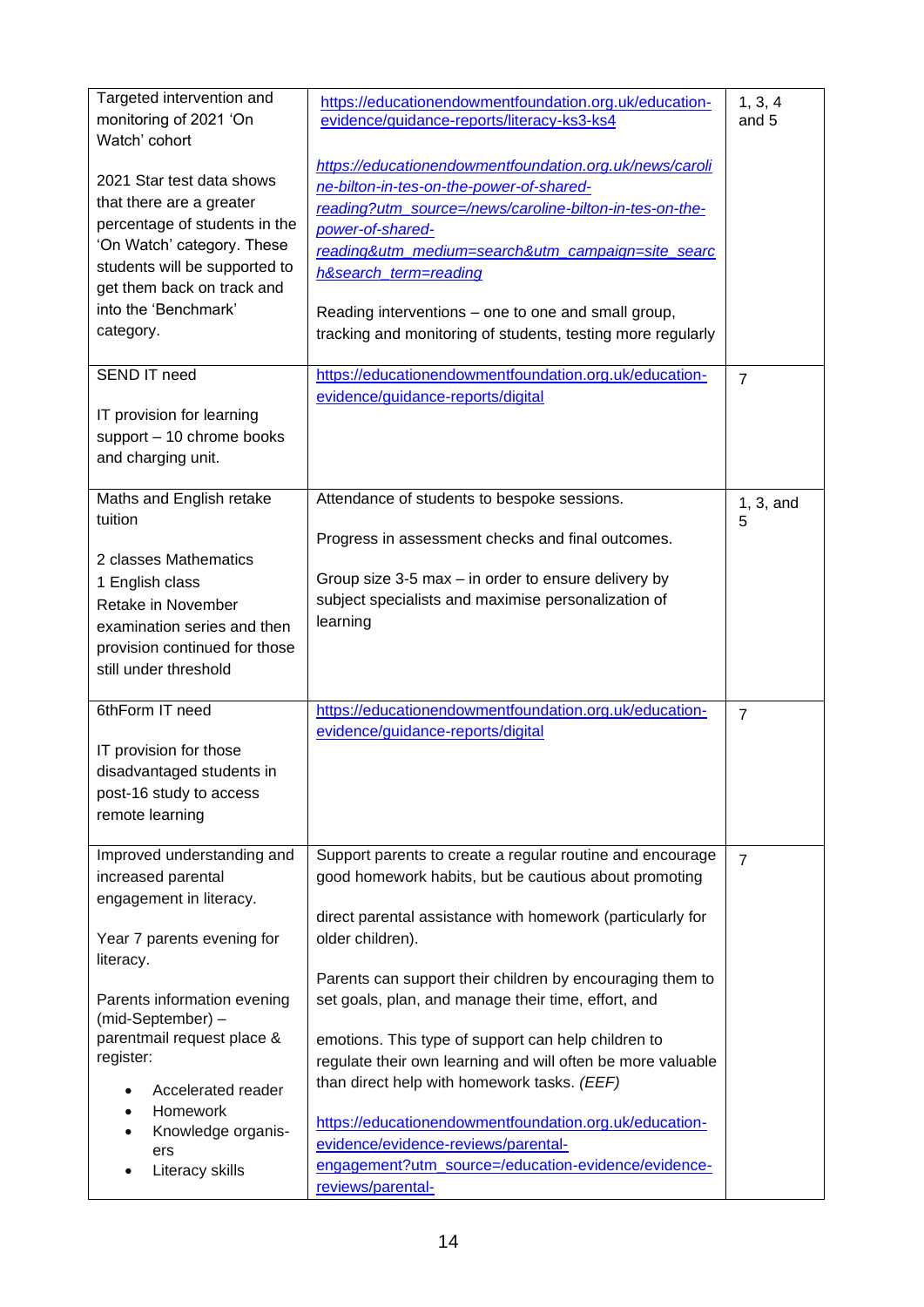|                             | engagement&utm medium=search&utm campaign=site |
|-----------------------------|------------------------------------------------|
| search&search term=parental |                                                |
|                             |                                                |

### **Wider strategies (for example, related to attendance, behaviour, wellbeing)**

Budgeted cost: £ *60,700*

| <b>Activity</b>                                                                                                                                                                                                                                                                                                                                                                                                                                                                   | Evidence that supports this approach                                                                                                                                                                                                                                                                                                                                                                                                                                               | <b>Challen</b><br>ge<br>number<br>(s)<br>address<br>ed |
|-----------------------------------------------------------------------------------------------------------------------------------------------------------------------------------------------------------------------------------------------------------------------------------------------------------------------------------------------------------------------------------------------------------------------------------------------------------------------------------|------------------------------------------------------------------------------------------------------------------------------------------------------------------------------------------------------------------------------------------------------------------------------------------------------------------------------------------------------------------------------------------------------------------------------------------------------------------------------------|--------------------------------------------------------|
| A more consistent approach<br>to behaviour issues that<br>impact learning outcomes<br>across the whole school.<br>A new behaviour policy<br>introduced in September<br>2019 across all year groups.                                                                                                                                                                                                                                                                               | The Longitudinal Study of Young People in England<br>found that young people are more likely to do well at<br>GCSE if the young person him/herself avoids risky<br>behaviour such as frequent smoking, cannabis use, anti-<br>social behaviour, truancy, suspension and exclusion.<br>Therefore, we have a duty as a school to try to be<br>consistent and focus on these issues.<br>https://educationendowmentfoundation.org.uk/education-<br>evidence/guidance-reports/behaviour | 2 and 10                                               |
| Main points include:                                                                                                                                                                                                                                                                                                                                                                                                                                                              |                                                                                                                                                                                                                                                                                                                                                                                                                                                                                    |                                                        |
| Greater emphasis on<br>$\bullet$<br>positive rewards reflect-<br>ing 3Bs<br>'Onsite, Out of sight' pol-<br>$\bullet$<br>icy in regards to mobile<br>phones.<br>On the day detentions for<br>$\bullet$<br>both serious behaviour<br>(red card) and LLD (yel-<br>low card).<br>Attendance will be moni-<br>$\bullet$<br>tored at the gate and free<br>time removed.<br>Greater focus on uniform<br>and equipment infringe-<br>ments<br>Deployment of pastoral<br>team around school |                                                                                                                                                                                                                                                                                                                                                                                                                                                                                    |                                                        |
| Better provision for the<br>management of mental                                                                                                                                                                                                                                                                                                                                                                                                                                  | Focussed pastoral support is crucial in getting the best out<br>of students who may not have had consistent adult                                                                                                                                                                                                                                                                                                                                                                  | 1 and $8$                                              |
| health issues within school.                                                                                                                                                                                                                                                                                                                                                                                                                                                      | support at home (CIC, AFC)                                                                                                                                                                                                                                                                                                                                                                                                                                                         |                                                        |
| School to employ two<br><b>Emotional Literacy Support</b><br>Assistants (ELSAs) from<br>Sept 2019<br>They will meet with<br>students who suffer from                                                                                                                                                                                                                                                                                                                              | https://www.elsa-support.co.uk/                                                                                                                                                                                                                                                                                                                                                                                                                                                    |                                                        |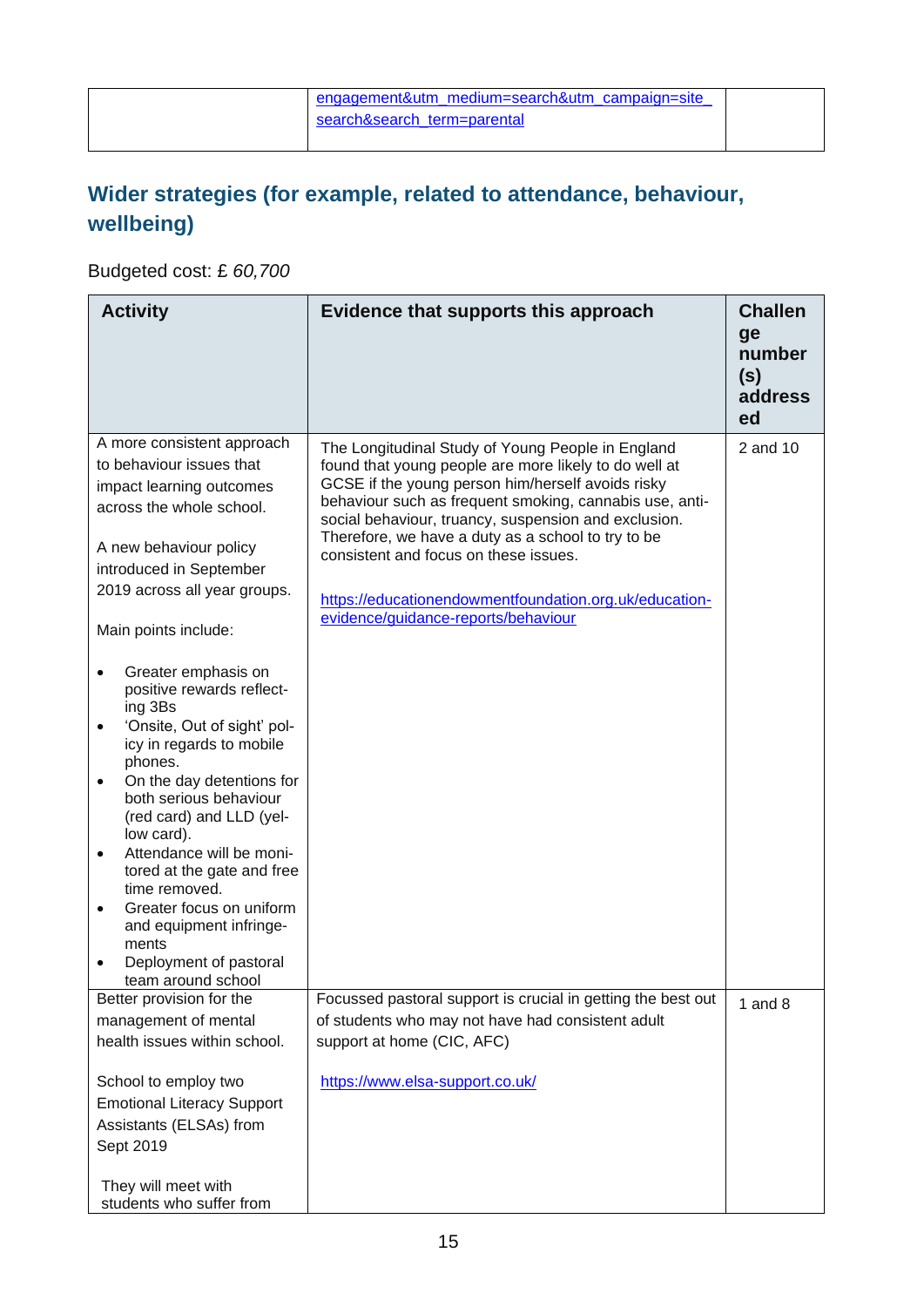| mental health issues that<br>affect their learning, such<br>as anxiety. They will also be<br>trained mental health first<br>aiders and will have a<br>designated place of contact<br>within the school. |                                                                                                                      |           |
|---------------------------------------------------------------------------------------------------------------------------------------------------------------------------------------------------------|----------------------------------------------------------------------------------------------------------------------|-----------|
| Extra SSO (September<br>2021) giving compliment of<br>5 across 5 year groups.                                                                                                                           |                                                                                                                      |           |
| Improve team building,                                                                                                                                                                                  | Social integration of all students.                                                                                  |           |
| resilience and<br>communication skills for new<br>Year 7 forms.                                                                                                                                         | Improved team working across the form groups.                                                                        |           |
|                                                                                                                                                                                                         | Celebration and motivation opportunities.                                                                            |           |
| Trips and activities planned<br>in with Clip and climb.                                                                                                                                                 |                                                                                                                      |           |
| Each form will be given a<br>morning of activities. Forms<br>will compete against each<br>other.                                                                                                        |                                                                                                                      |           |
| Everyone encouraged to take<br>part. Combination of physical<br>and non-physical activities.                                                                                                            |                                                                                                                      |           |
| 2021/22 Look into the<br>possibilities of having<br>something for new Year 7<br>forms.                                                                                                                  |                                                                                                                      |           |
| Modify homework practices                                                                                                                                                                               | In the past there has been discrepancies in the amount of                                                            | 1 and $6$ |
| in Year 7 to encourage                                                                                                                                                                                  | homework set for students depending on their                                                                         |           |
| literacy and numeracy.                                                                                                                                                                                  | teachers/groups. This will help to ensure consistency as<br>well as allow for a smoother transition from KS2 to KS3. |           |
| KS3 students should be                                                                                                                                                                                  |                                                                                                                      |           |
| expected to spend up to 7                                                                                                                                                                               | https://educationendowmentfoundation.org.uk/education-                                                               |           |
| hours per week working<br>beyond the classroom: this                                                                                                                                                    | evidence/teaching-learning-<br>toolkit/homework?utm_source=/education-                                               |           |
| equates to roughly 30                                                                                                                                                                                   | evidence/teaching-learning-                                                                                          |           |
| minutes per subject each                                                                                                                                                                                | toolkit/homework&utm_medium=search&utm_campaign=s                                                                    |           |
| week. Homework should be                                                                                                                                                                                | ite_search&search_term=homew                                                                                         |           |
| set when meaningful and                                                                                                                                                                                 |                                                                                                                      |           |
| relevant and can take a                                                                                                                                                                                 |                                                                                                                      |           |
| variety of forms including                                                                                                                                                                              |                                                                                                                      |           |
| answering questions,<br>reading, extended writing,                                                                                                                                                      |                                                                                                                      |           |
| thinking, planning and                                                                                                                                                                                  |                                                                                                                      |           |
| researching.                                                                                                                                                                                            |                                                                                                                      |           |
| Homework club offered to                                                                                                                                                                                |                                                                                                                      |           |
| students by year group Mon-                                                                                                                                                                             |                                                                                                                      |           |
| Thurs and will be staffed by                                                                                                                                                                            |                                                                                                                      |           |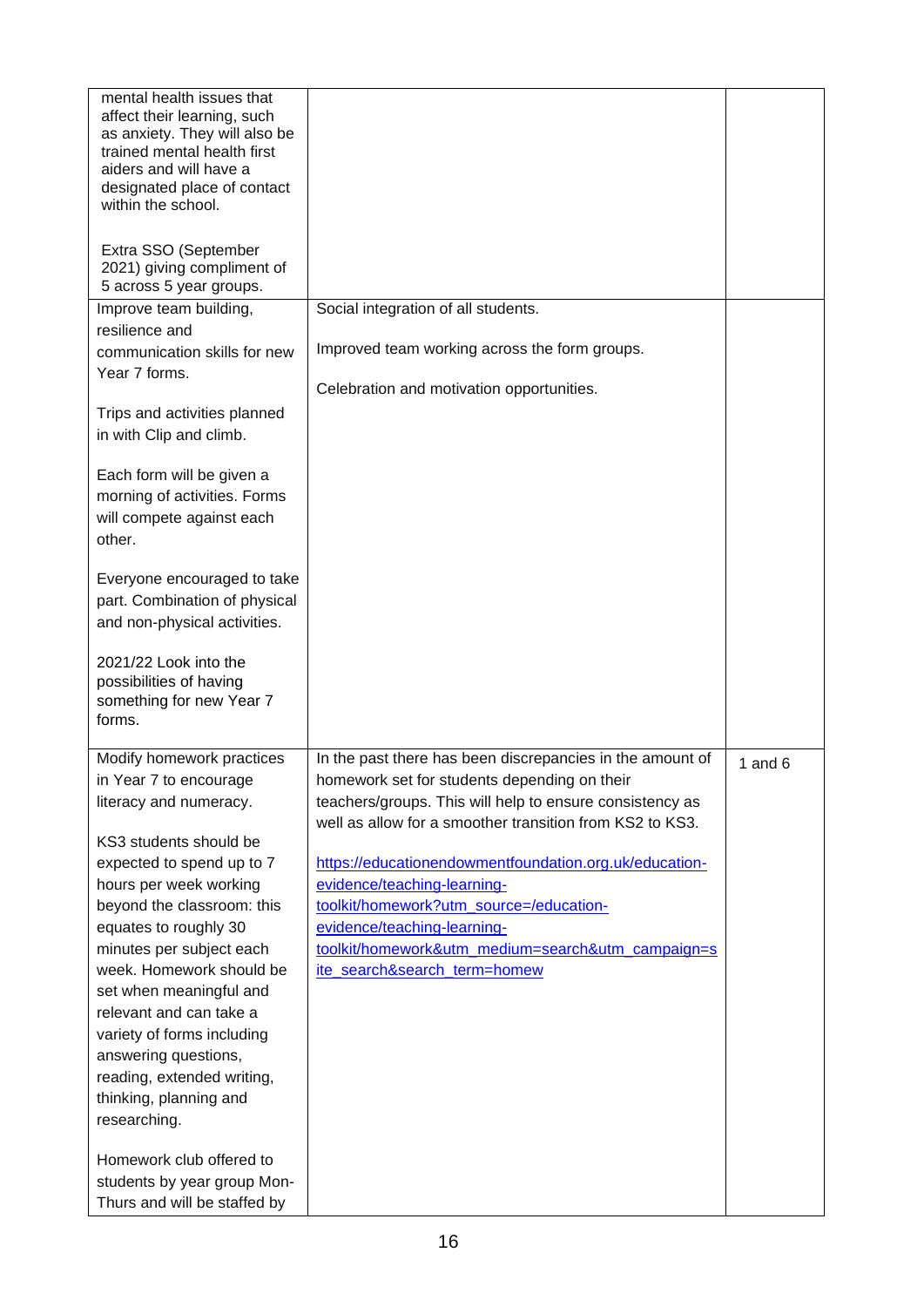| TA's to support students. PP<br>ATH will be monitored and<br>students will be supported<br>via homework club if they are<br>struggling.                                                                                                                        |                                                                                                                                                                                                                                                                                                                                                                                                               |                         |
|----------------------------------------------------------------------------------------------------------------------------------------------------------------------------------------------------------------------------------------------------------------|---------------------------------------------------------------------------------------------------------------------------------------------------------------------------------------------------------------------------------------------------------------------------------------------------------------------------------------------------------------------------------------------------------------|-------------------------|
| Improved understanding of<br>jobs/careers, pathways and<br>opportunities for students.<br>Insight lectures<br><b>Work Experience</b><br>Day in the world of work<br>Careers assemblies<br>Uni Trip for year 9s<br>Wider trips                                  | Leaders take on or construct a curriculum that is<br>ambitious and designed to give all learners, particularly<br>the most disadvantaged and those with special<br>educational needs and/or disabilities (SEND) or high<br>needs, the knowledge and cultural capital they need to<br>succeed in life. (OFSTED)                                                                                                | 9                       |
| Improved access to<br>resources and opportunities<br>for expand cultural capital.<br>Funding for:<br>Educational trips,<br>Resources such as<br>books, revision<br>guides<br>Laptops & chrome<br>books<br>School uniform<br>(nearly new shop)<br>Music lessons | Leaders take on or construct a curriculum that is<br>ambitious and designed to give all learners, particularly<br>the most disadvantaged and those with special<br>educational needs and/or disabilities (SEND) or high<br>needs, the knowledge and cultural capital they need to<br>succeed in life. (OFSTED)<br>https://educationendowmentfoundation.org.uk/education-<br>evidence/guidance-reports/digital | 1, 3, 5, 6,<br>7, and 9 |
| Wider coverage of pastoral<br>support<br>Changes to the position and<br>access to pastoral support<br>across the school (new office<br>arrangement, tutor group<br>clusters)                                                                                   | Behaviours and attitudes of students<br>https://schoolleaders.thekeysupport.com/school-<br>evaluation-and-improvement/inspection/whole-school-<br>inspection-criteria/how-ofsted-inspect-personal-<br>development/                                                                                                                                                                                            | 1, 2, 8<br>and 9        |
| Further pastoral support<br>Extra Student support officer<br>employed (Sept 2021) to<br>ensure one SSO per year<br>group. Allowing non-teaching<br>staff to play key role in those                                                                             | Analysis of student need.<br>Review of stretch of team (in comparison to challenges<br>faced in 2020-21 from this)<br>https://schoolleaders.thekeysupport.com/school-<br>evaluation-and-improvement/inspection/whole-school-                                                                                                                                                                                  | 1, 2, 8<br>and 9        |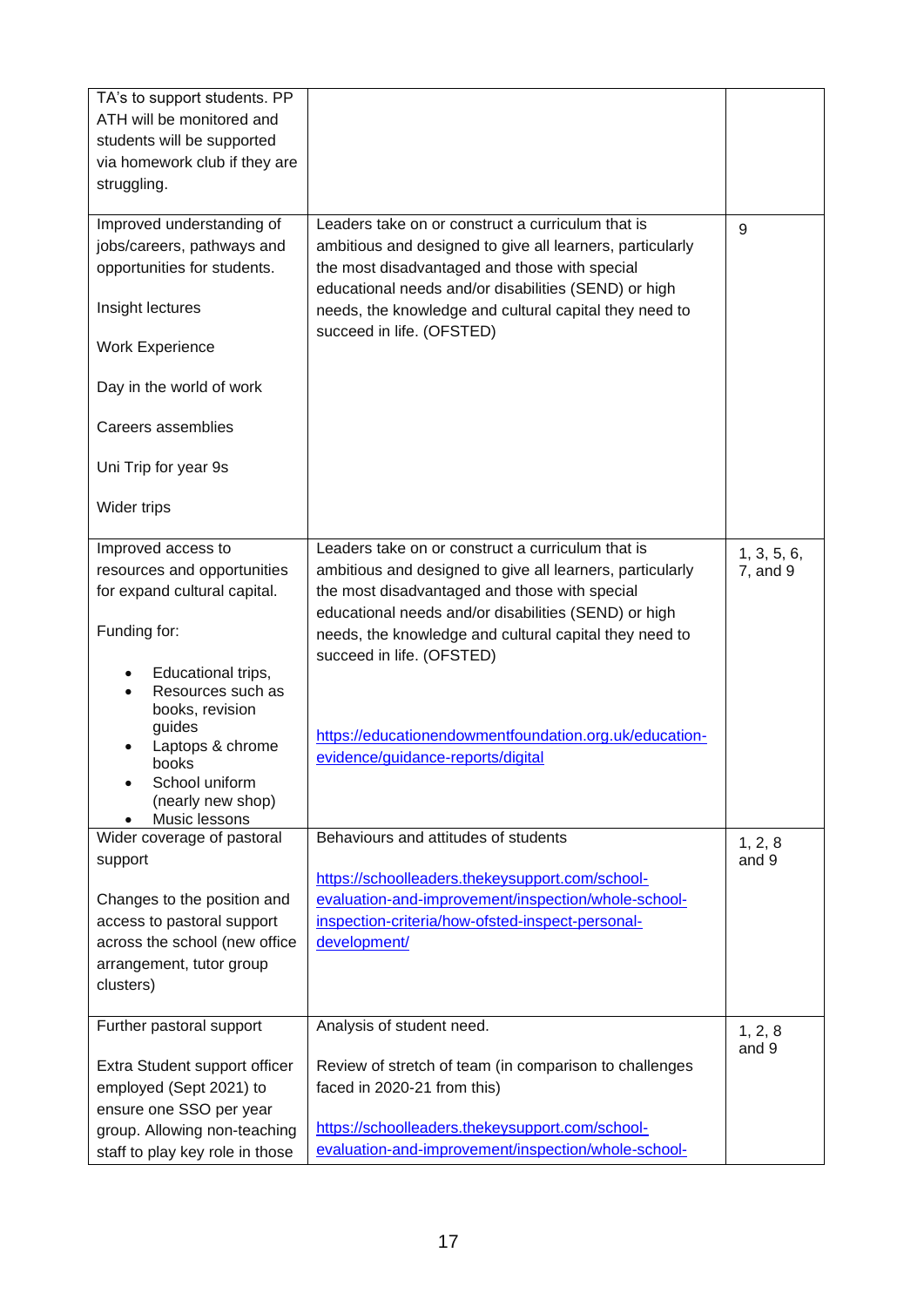| students with the most                         | inspection-criteria/how-ofsted-inspect-personal-                                                                                                                                                                                                                                                                                                                                                                                                  |    |
|------------------------------------------------|---------------------------------------------------------------------------------------------------------------------------------------------------------------------------------------------------------------------------------------------------------------------------------------------------------------------------------------------------------------------------------------------------------------------------------------------------|----|
| pastoral need.                                 | development/                                                                                                                                                                                                                                                                                                                                                                                                                                      |    |
|                                                |                                                                                                                                                                                                                                                                                                                                                                                                                                                   |    |
| Improved attendance across                     | A student that achieves 80% attendance over the 5 years                                                                                                                                                                                                                                                                                                                                                                                           | 10 |
| disadvantaged students.                        | would miss an entire school year.                                                                                                                                                                                                                                                                                                                                                                                                                 |    |
| Employment of full time<br>attendance officer. | Good attendance leads to;<br>Better grades = More confidence in interviews/<br>advantages over other candidates/ shows good<br>work ethic etc.<br>Stronger relationships with peers and adults<br>More confidence socially, emotionally $=$ better<br>overall wellbeing<br>Greater potential wage in the workplace<br>More choices available to them regards their future<br>endeavours<br>https://educationendowmentfoundation.org.uk/education- |    |
|                                                | evidence/evidence-reviews/attendance-interventions-                                                                                                                                                                                                                                                                                                                                                                                               |    |
|                                                | rapid-evidence-assessment?utm_source=/education-                                                                                                                                                                                                                                                                                                                                                                                                  |    |
|                                                | evidence/evidence-reviews/attendance-interventions-                                                                                                                                                                                                                                                                                                                                                                                               |    |
|                                                | rapid-evidence-                                                                                                                                                                                                                                                                                                                                                                                                                                   |    |
|                                                | assessment&utm_medium=search&utm_campaign=site_s                                                                                                                                                                                                                                                                                                                                                                                                  |    |
|                                                | earch&search term=attendan                                                                                                                                                                                                                                                                                                                                                                                                                        |    |
|                                                |                                                                                                                                                                                                                                                                                                                                                                                                                                                   |    |

## **Total budgeted cost: £** *907,496*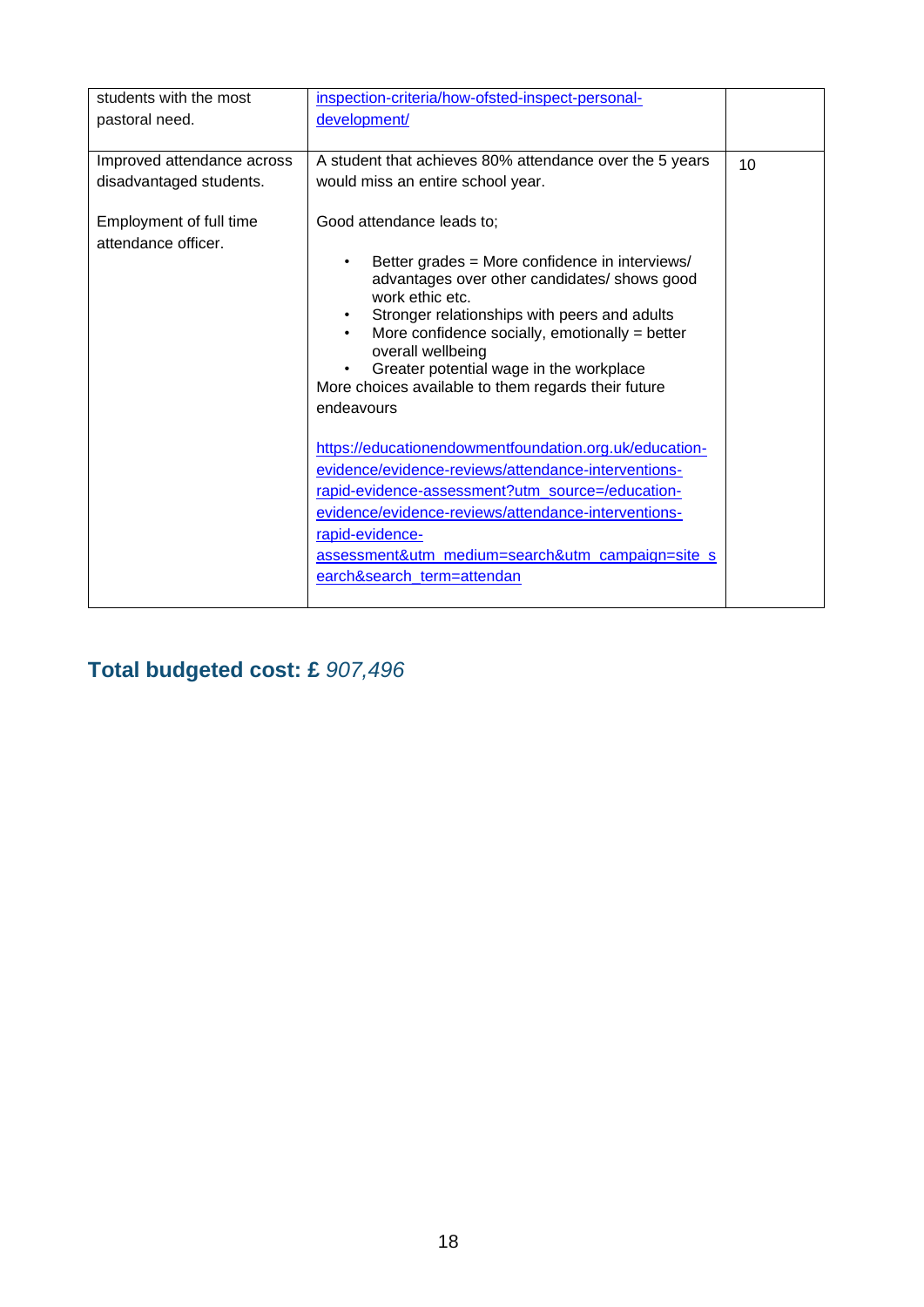## **Part B: Review of outcomes in the previous academic year**

#### **Pupil premium strategy outcomes**

This details the impact that our pupil premium activity had on pupils in the 2020 to 2021 academic year.

*Please see the school website for a review of the previous years disadvantaged and COVID catch-up strategies.*

#### **Externally provided programmes**

*Please include the names of any non-DfE programmes that you purchased in the previous academic year. This will help the Department for Education identify which ones are popular in England*

| Programme | <b>Provider</b> |
|-----------|-----------------|
|           |                 |
|           |                 |

## **Service pupil premium funding (optional)**

*For schools that receive this funding, you may wish to provide the following information:* 

| <b>Measure</b>                                                                    | <b>Details</b> |
|-----------------------------------------------------------------------------------|----------------|
| How did you spend your service pupil<br>premium allocation last academic year?    |                |
| What was the impact of that spending on<br>service pupil premium eligible pupils? |                |